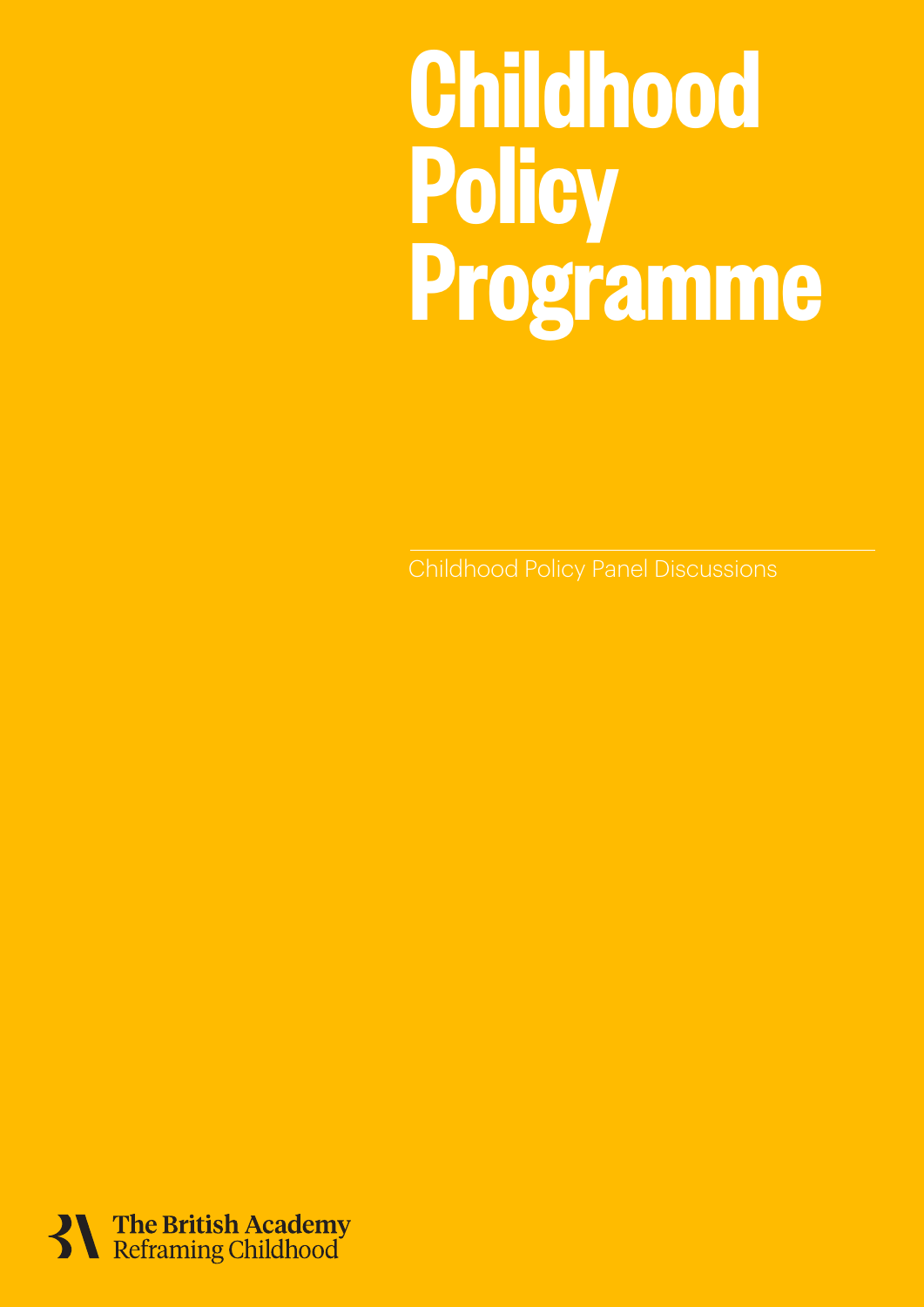## **Contents**

| <b>Foreword</b>                                                                                  | 3  |
|--------------------------------------------------------------------------------------------------|----|
| Perspectives on children navigating a digital world                                              | 5  |
| Perspectives on children's engagement with the<br>environments around them                       | 9  |
| How can we plan for our children's futures? Should we even try?                                  | 15 |
| How should children and young people accused of a crime<br>be treated within the justice system? | 19 |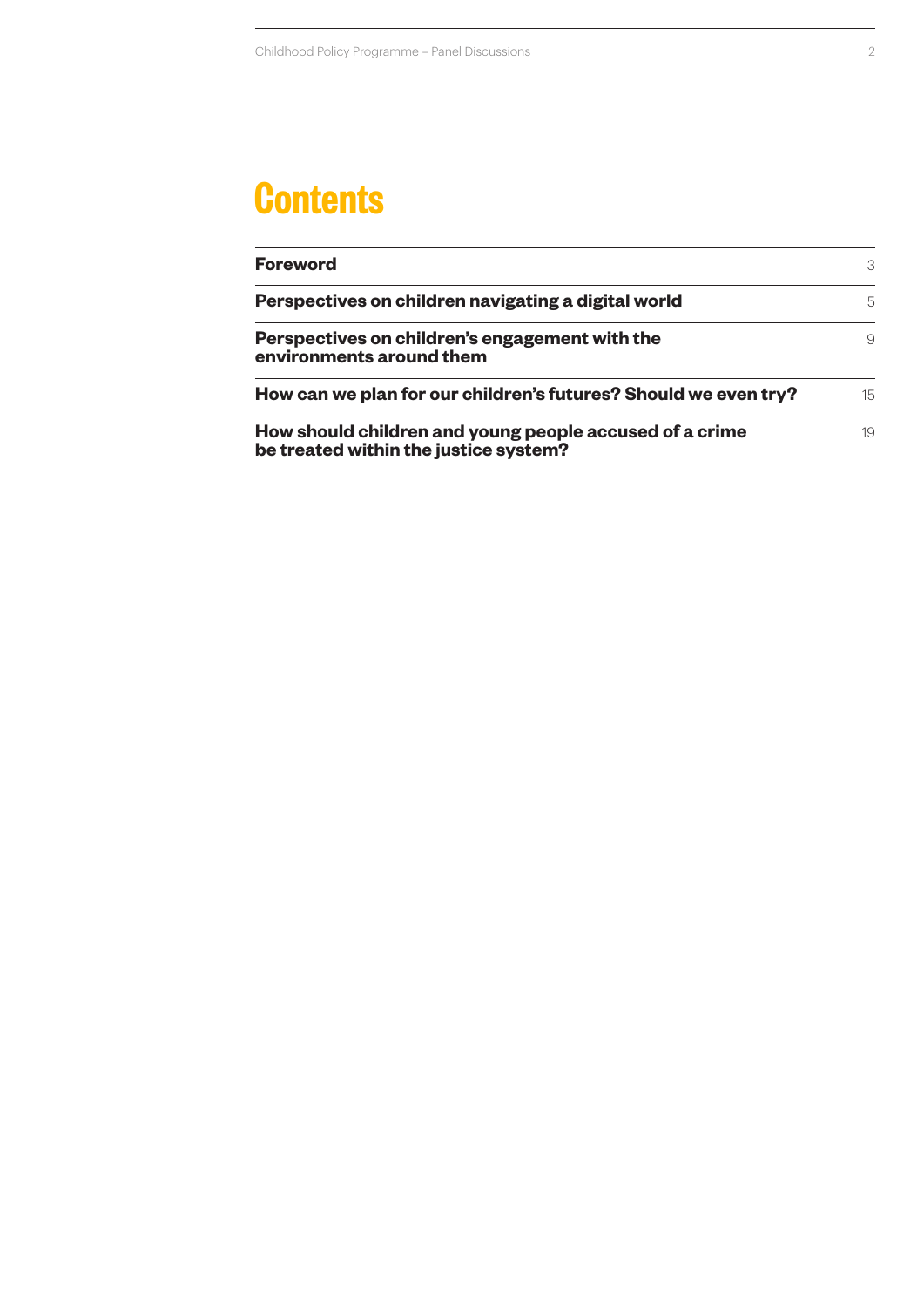### **Foreword**

The British Academy's Childhood Policy Programme was set up to reframe debates around childhood in both the public and policy spaces, and to break down academic, policy and professional silos in order to explore new conceptualisations of children and young people in policymaking. Over the last 150 years, the experience of being a child in the United Kingdom has changed hugely in terms of how children are viewed, valued and cared for. During this period, policymaking and research relating to children have also undergone dramatic changes. This programme has investigated different aspects of these changes through a range of activities and outputs.

The programme centres on three key themes. These are:

- **Children's voice and participation**: Focusing on how children's voices can be built into policy, and how children's voices can most effectively be heard and acted upon by policymakers.
- **Rights-based approaches to policy coherence:** Developing a deeper understanding of what childhood policy could look like were a rights-based approach to be more central to policy formation, delivery, and enactment across the UK.
- **'Being a child versus becoming an adult':** Investigating how children are positioned in policy and exploring whether improvements could be made through altering the balance between the two perspectives of 'being' and 'becoming'.

In addition to these three themes, the programme has a focus on inequalities, which cuts across the themes, and it is underpinned by a commitment to examine all four parts of the UK and the differences within and between them.

As part of the programme, the Academy has published a series of [childhood provocation](https://medium.com/reframing-childhood-past-and-present)  [papers,](https://medium.com/reframing-childhood-past-and-present) *[Reframing Childhood Past and Present](https://medium.com/reframing-childhood-past-and-present),* written by experts from across the SHAPE disciplines (the Social Sciences, Humanities and the Arts for People and the Economy). The provocation papers have provided an opportunity to explore a wide variety of important and challenging childhood policy topics.

To accompany the publication of the provocation papers, in 2020 the Academy held a series of four panel events exploring some of the topics raised in the papers. In each of these virtual events, participants heard from a panel compromising provocation authors, alongside other experts such as academics, policymakers, representatives from NGOs, and child-focused practitioners. Recordings of the events are available to view on the [Childhood Policy Programme](https://www.thebritishacademy.ac.uk/programmes/childhood/) webpage.

The [first of these panel events](#page-4-0) brought together different perspectives to consider the complex relationship between children and the digital world. Issues explored included the difficulty of policy keeping pace with fast-changing technologies, and the question of where the balance of responsibility for keeping children safe online should sit.

The [second discussion](#page-8-0) explored children's engagement with the environments around them and included discussion on the diverse engagement children have with nature, the fact that children's experiences will be differentiated, also how there is a need to move beyond a narrow understanding of what constitutes child's play.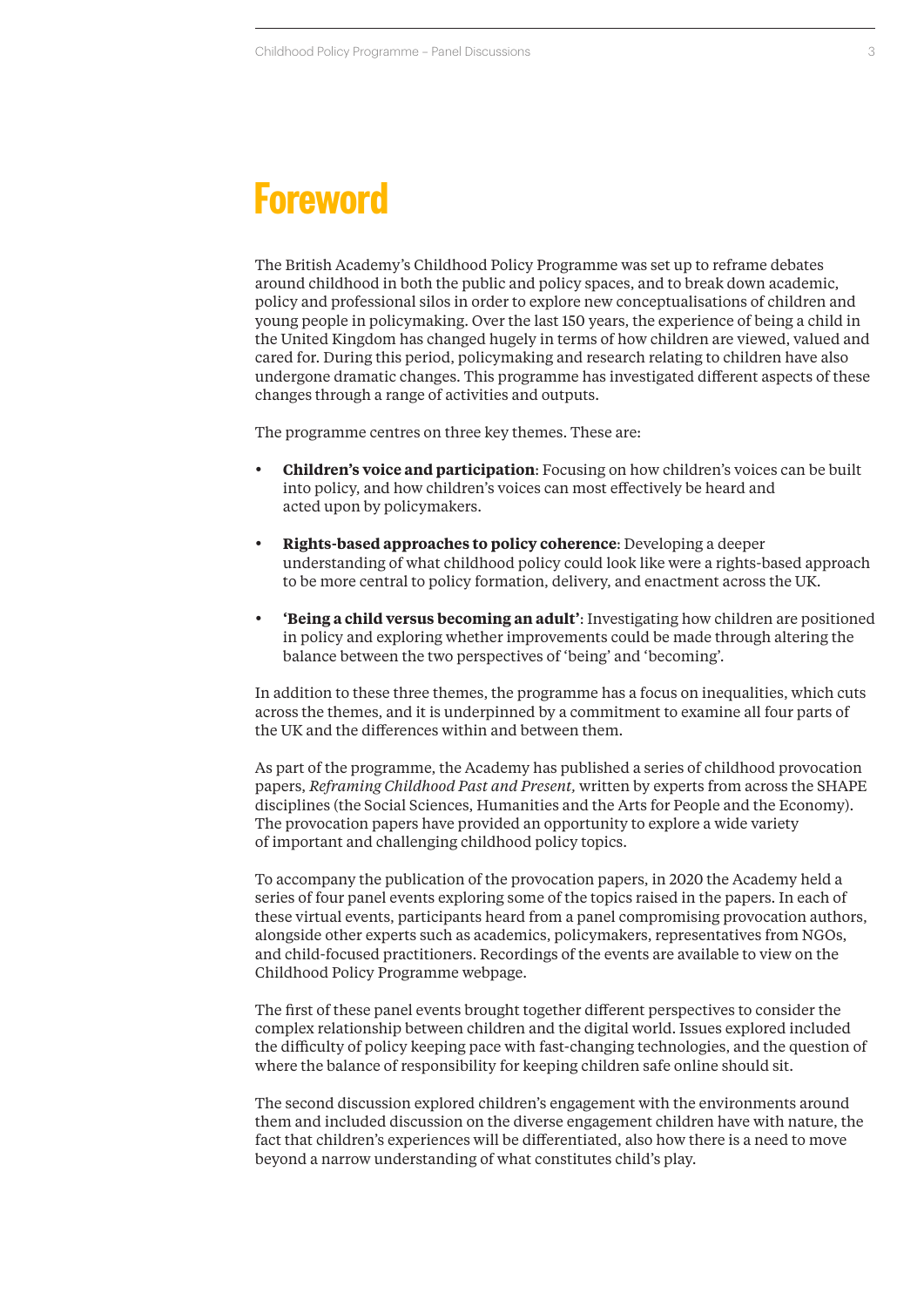The [third event](#page-14-0) focused on education and considered the question of whether it is possible to plan for children's futures. Speakers discussed how policymakers have sometimes struggled to fully grasp the complexities of teenager's lives, the tendency for policy to be made based on past patterns and experiences rather than on current circumstances, and how studies of the brain and behavioural development have implications for how children make educational choices.

The [final discussion](#page-18-0) explored how children and young people accused of a crime should be treated within the justice system. Issues explored included the age of criminal responsibility, how children are 'constructed' by the law, and the need for a welfare ethos to be integrated within the youth justice system.

Each panel event saw a fascinating and wide-ranging conversation on the topic under discussion. The concept of children's voice and participation was a common theme in all four events, and there was considerable emphasis on the importance of listening to children and young people.

The summary notes of these panels contained in this report form part of our evidence base, and they – along with a number of other outputs – will be considered and synthesised within a final Childhood Policy Programme report, due to be published in 2022.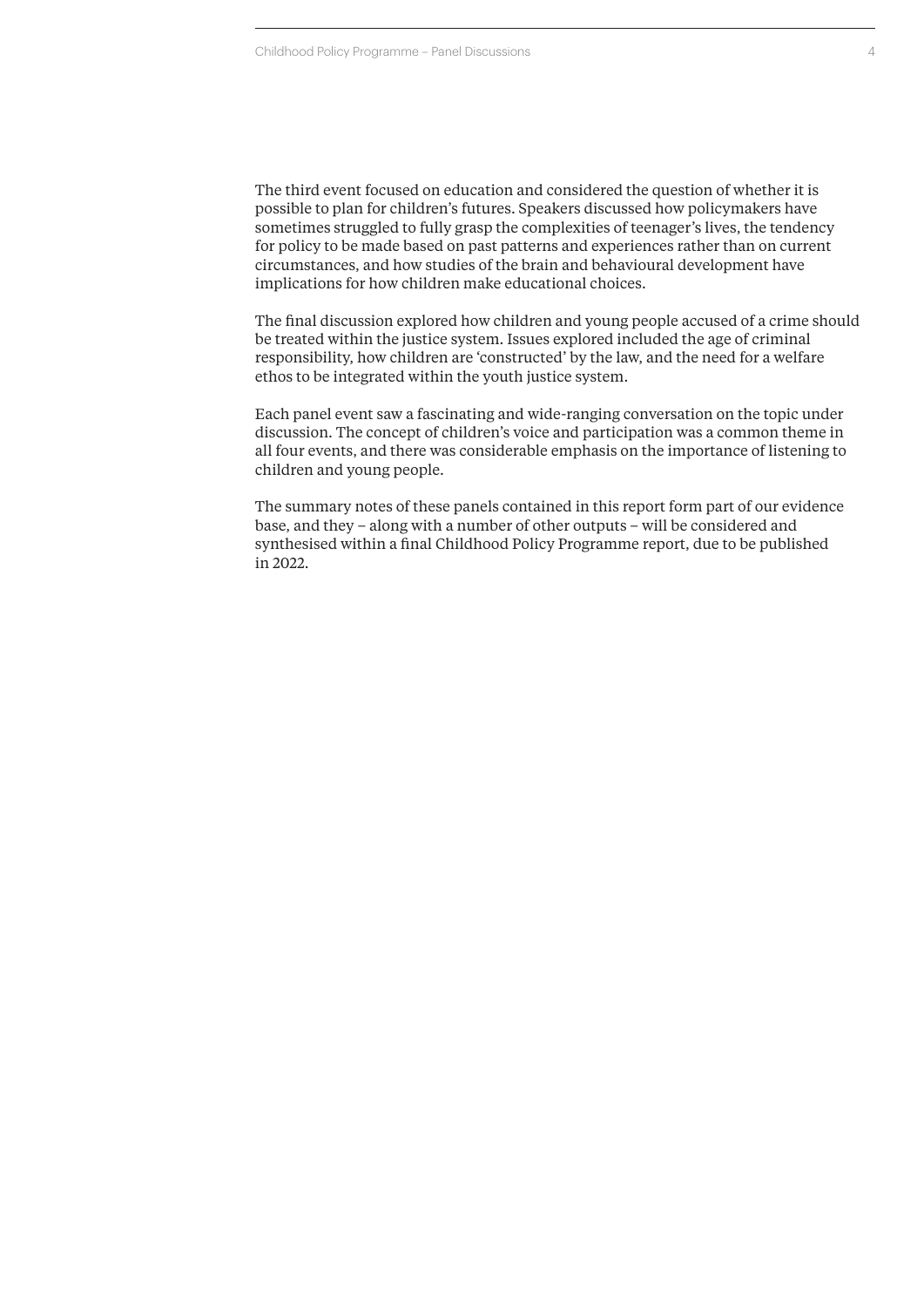### <span id="page-4-0"></span>**Perspectives on children navigating a digital world**

On 25 June 2020, the British Academy hosted an online panel discussion which brought together different perspectives to consider the complex relationship between children and the digital world.

This event provided an opportunity to debate and discuss issues surrounding two of the provocation papers that accompany the programme, namely Professor Sonia Livingstone FBA's paper ['Can We Realise Children's Rights In A Digital World?' a](https://medium.com/reframing-childhood-past-and-present/can-we-realise-childrens-rights-in-a-digital-world-d4f5f19f298f)nd Dr Amy Orben's paper ['Outpaced by Technology'](https://medium.com/reframing-childhood-past-and-present/outpaced-by-technology-ee9747b9d727) which explore how our understanding of the implications for children of new technologies is currently outpaced by technological innovation.

The event was chaired by Dr Molly Morgan Jones, Director of Policy at the British Academy.

Speakers at the event comprised:

- Professor Sonia Livingstone FBA, Professor of Social Psychology, Department of Media and Communications, London School of Economics and Political Science
- Dr Amy Orben, College Research Fellow, Emmanuel College, University of Cambridge and Research Fellow, MRC Cognition and Brain Sciences Unit, University of Cambridge
- Baroness Beeban Kidron OBE, Founder and Chair, 5Rights Foundation
- Rhian Beynon, Assistant Director Policy & Campaigns, Barnardo's
- • Professor Lorna Woods, School of Law, University of Essex

### **Provocation Speeches**

Sonia Livingstone and Amy Orben opened the event by building on the arguments in their respective provocation papers.

Sonia Livingstone discussed how, while the full range of children's rights (as set out in the UN Convention on the Rights of the Child) apply to the online world, it is very challenging to apply them in a fast-moving, fast-innovating, globalised digital environment. Many platforms contain 'adult' themes – sex, gambling, hate, aggression – but the fact that it can be nearly impossible to identify who is a child online means that children's rights are not protected in these spaces, and children are essentially left to their own devices in online spaces designed for adults. Sonia raised the question of where the balance of responsibility for keeping children safe online should sit – should the onus be on children (and their parents and carers) to become safe, knowledgeable digital citizens, or the internet companies to protect children from harm? Sonia also spoke of how we are moving from a past of children's invisibility online to one where they are hyper-visible. A 'digital panopticon' exists in which children can be recorded, profiled, tracked, nudged and targeted by corporations and states. The consequences of this transformation are not yet known.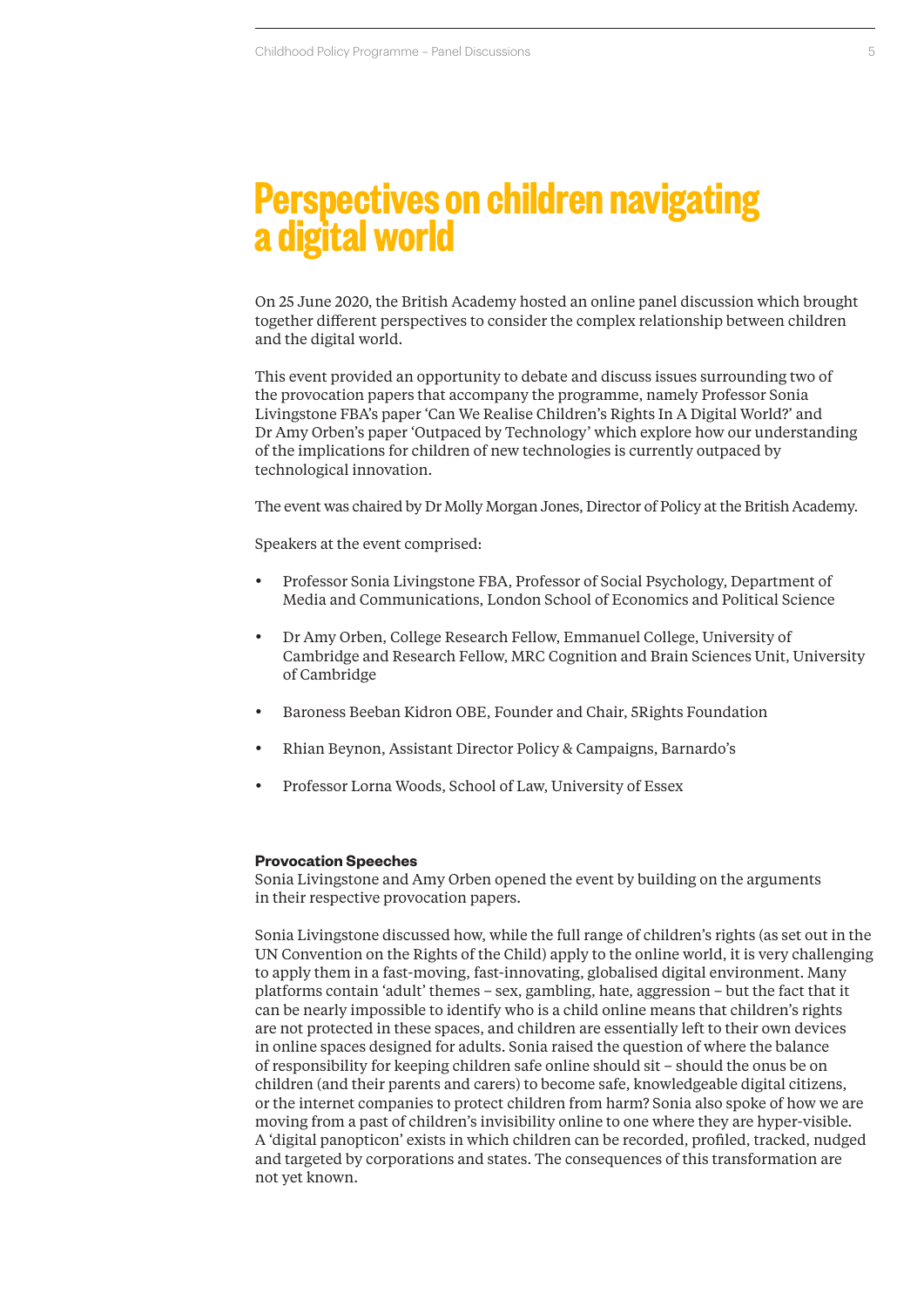Amy Orben discussed the insights into children and the online world that can be gained from exploring reactions to past technologies. There are some similarities: reports from the 1940s spoke of children 'addicted' to the radio, of concerns they spent too much time doing this and the fears of parents who feel this new technology is something beyond their control. There are also differences, a key one being the speed at which online technology now develops and changes. The ability of research to keep up with rapid and accelerating online development is a challenge. Research, by design, is a slow-moving, rigorous, robust process. Also, funders and researchers may only turn their attention to a topic once there are already concerns, which can be too late. Amy spoke of 'technological entrenchment' and the difficulty of changing a technology after it is already widespread. This can mean that there is only a small time window for effective intervention with regards to a new technology.

### **Panel Responses**

Rhian Beynon, Lorna Woods and Beeban Kidron then responded to the two provocation authors. Points put forward during this section include:

- Vulnerability is inherent in childhood, but aspects of the digital world, such as social media, create additional vulnerabilities for children at different life stages. Certain groups of children are particularly vulnerable, such as children in care, those who have suffered abuse, and those with mental health difficulties.
- Online technology offers many advantages to children, and during the recent lockdown many children have benefited from the support and socialisation the online world offers. However, this must be balanced against children being exposed to the many risks.
- The pre-internet regulatory framework which makes the distinction between publishers (who have liability) and platforms (who don't) does not translate well online. Many internet services do not sit neatly in this framework, but instead inhabit a middle ground between the two. Social media companies, for instance, might not create the content on their platforms but they do design algorithms that determine who sees the content.
- • Organisations have a duty of care to those who use their spaces, whether physical or online, and must design spaces in a way that mitigates the potential risks to those likely to use them. In the same way that a playground should have certain safety features, an organisation which creates an online environment that is aimed at or can be accessed by children should have a risk-identification and risk-mitigation strategy in their product design and in the operation of their services.
- Society shouldn't be so quick to accept 'new normals', such as accepting that social media in its current form is here to stay. If a 'new normal' is harmful and producing poor outcomes for children, it should be possible for it to be challenged.
- Regulation should be seen as non-negotiable, not as an add-on. Also, regulation is a floor, not a ceiling: it outlines what is unacceptable, but it does not prescribe limits to how positive something can be. In this sense, regulation should not be seen as a hindrance to creativity and innovation.
- A cost/benefit framing that sets out the advantages and disadvantages of children's engagement with the digital world only provides a partial picture. It is important to consider the bigger picture: what kind of world do we want to live in? What world do children deserve? What conditions will best allow children to flourish?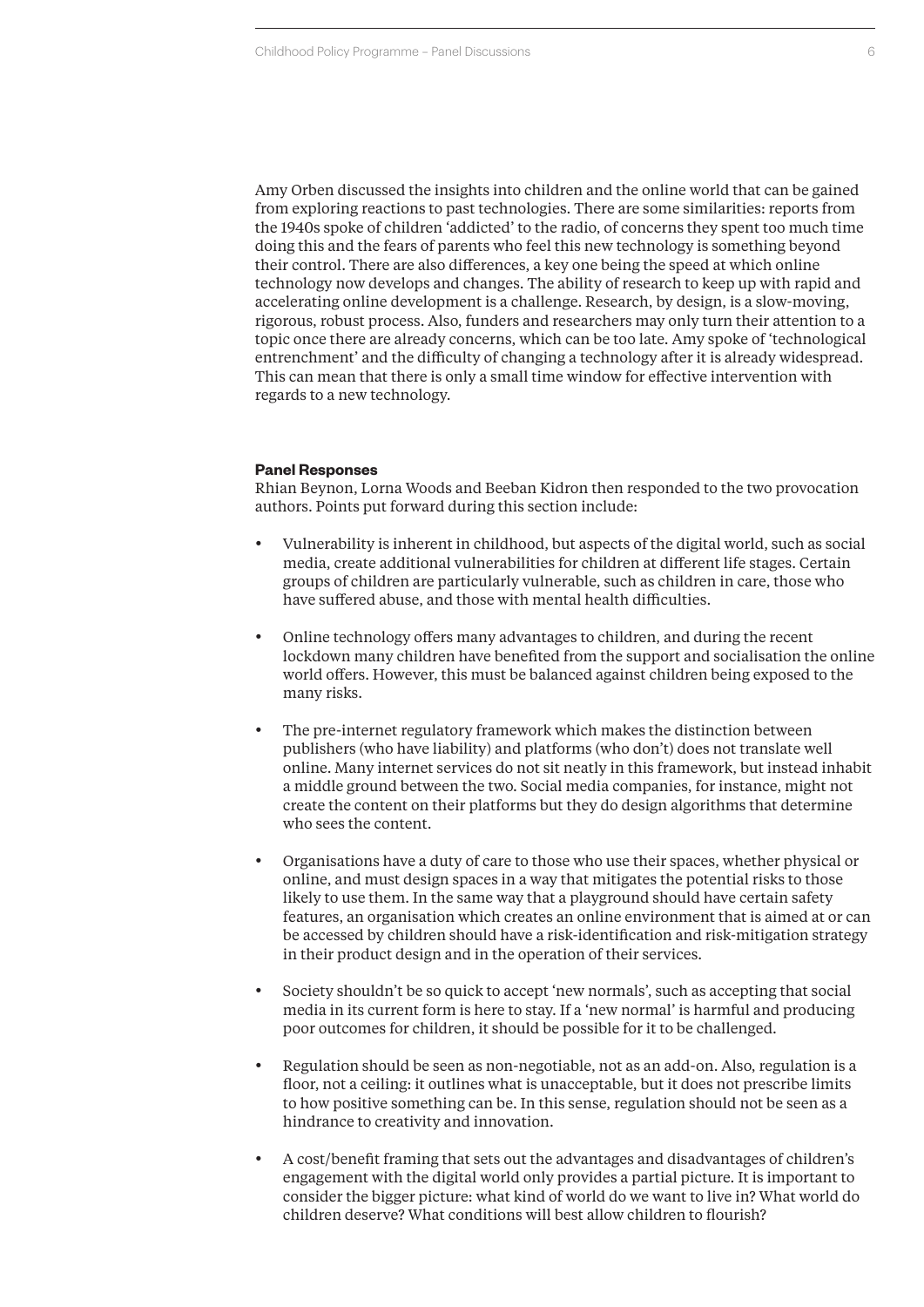- • "Freedom of speech" should not necessarily equate to "freedom of reach": the right to speak does not give a speaker the right to access the maximum audience possible.
- • Tech companies having the freedom to reach children partly in order to nudge and influence them – especially for commercial purposes – should not be something that is unquestionably accepted.

### **Actions and Policy Changes**

During the final part of the event, panellists and participants discussed some of the topics raised and considered what changes are needed to ensure that children can engage with and flourish in a digital world.

*Prioritisation:* Honest and open conversations are required on the relative importance of aspects such as children's mental health, their potential exposure to abuse, advertising revenue, and the freedom of platforms to distribute information (and mis-information). Only once the priorities have been clearly articulated can meaningful steps be taken towards improving children's relationship with the digital world and moving towards the desired outcomes.

*Children's voice and participation:* It is essential that children's voices and perspectives are included in discussions on how the digital world can best meet their needs and keep them safe. The tech sector should be encouraged to work productively with children's charities and other stakeholders on this.

*Responsibility:* Should the onus be primarily on children (and their parents) to become safe, knowledgeable digital citizens, or should primary responsibility sit with internet companies to protect children from harm? Expecting children to 'defend' themselves in an environment that has not been designed with them in mind does not feel like a fair environment. Parents, and vulnerable parents in particular, cannot be expected to keep up with all of the developments in technologies. Instead, the online world needs to be regulated: governments have a duty of care, and sanctions should be applied when rules are broken.

*A multi stakeholder approach:* Tech companies are largely organisations that have commercial interests at heart, rather than children's interests or children's rights, and some of these organisations have remained largely unaccountable. The challenge is to get the interests of these organisations and other stakeholders to align, within a more cooperative model than that which exists at present. Other stakeholders need to have strong ongoing dialogue with these organisations in order to understand how they operate, with policy circles actively encouraging such dialogue. Additionally, stronger and more open relationships between tech companies, policy makers and researchers, in terms of collaboration, data sharing and knowledge transfer, would enable research to better evidence the impacts of technology on children. A development of frameworks for such relationships could encourage rapid research into newly developing technologies while also balancing access to user data by researchers (or others) with the danger of imposing another layer of privacy infringement on the users.

*Global perspectives needed:* 'Meaningful participation' is vital. It is not enough to ensure that children in the Global South have access to laptops, for instance: they also need to have the necessary software, support and knowhow required in order to engage with the online world safely and meaningfully. Additionally, children in the Global South need to be able to have their voices heard in discussions on these topics that directly affect them.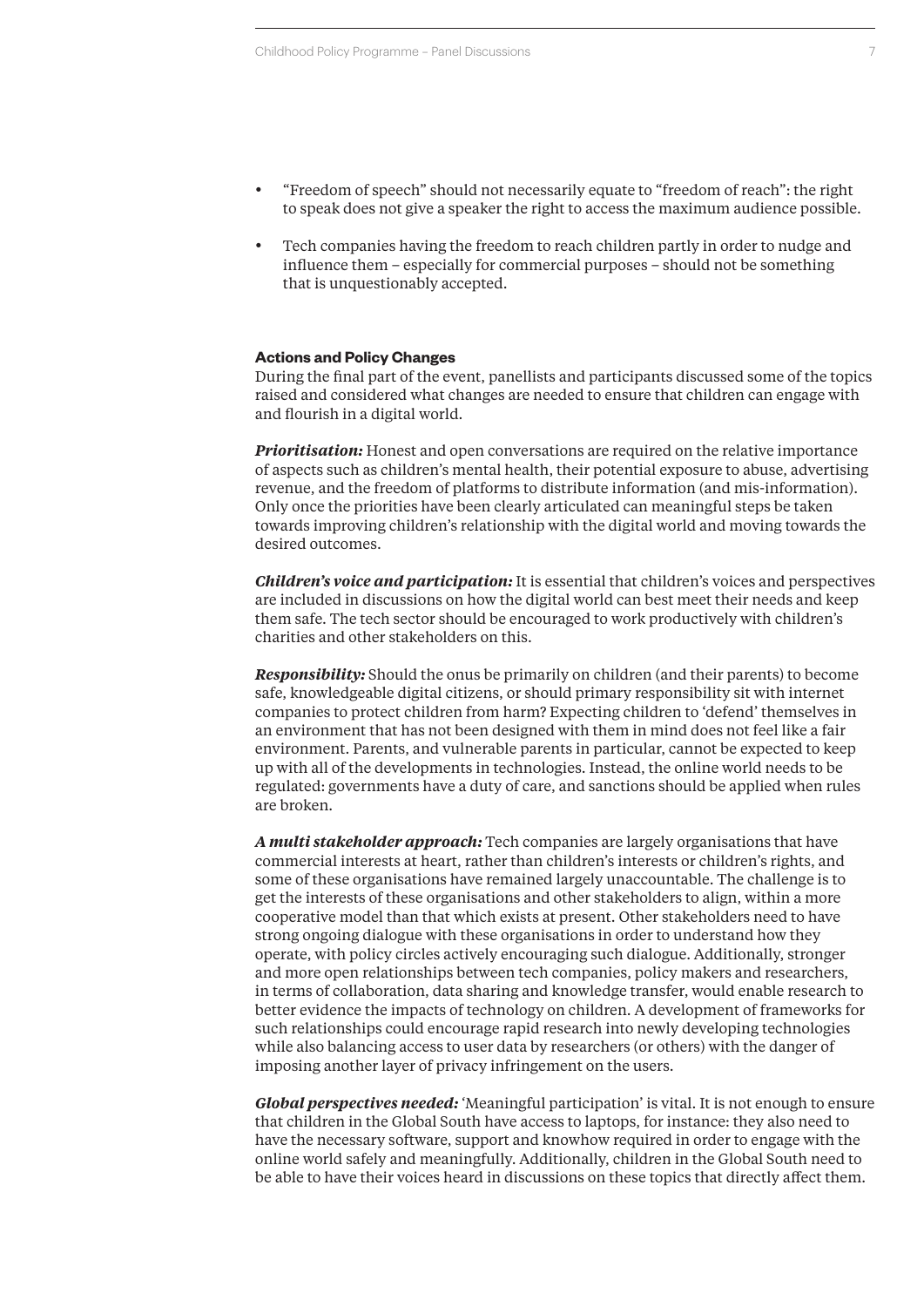*Regulation:* Self-regulation of the tech sector has not been successful, and there is a need for an online harms regulator, who can implement a robust package of sanctions when required. Additionally, a distinction needs to be made between regulating the system that lies beneath the content and regulating the actual content. In cases where an algorithm pushes harmful content to vulnerable children, the platform itself need to be held to account.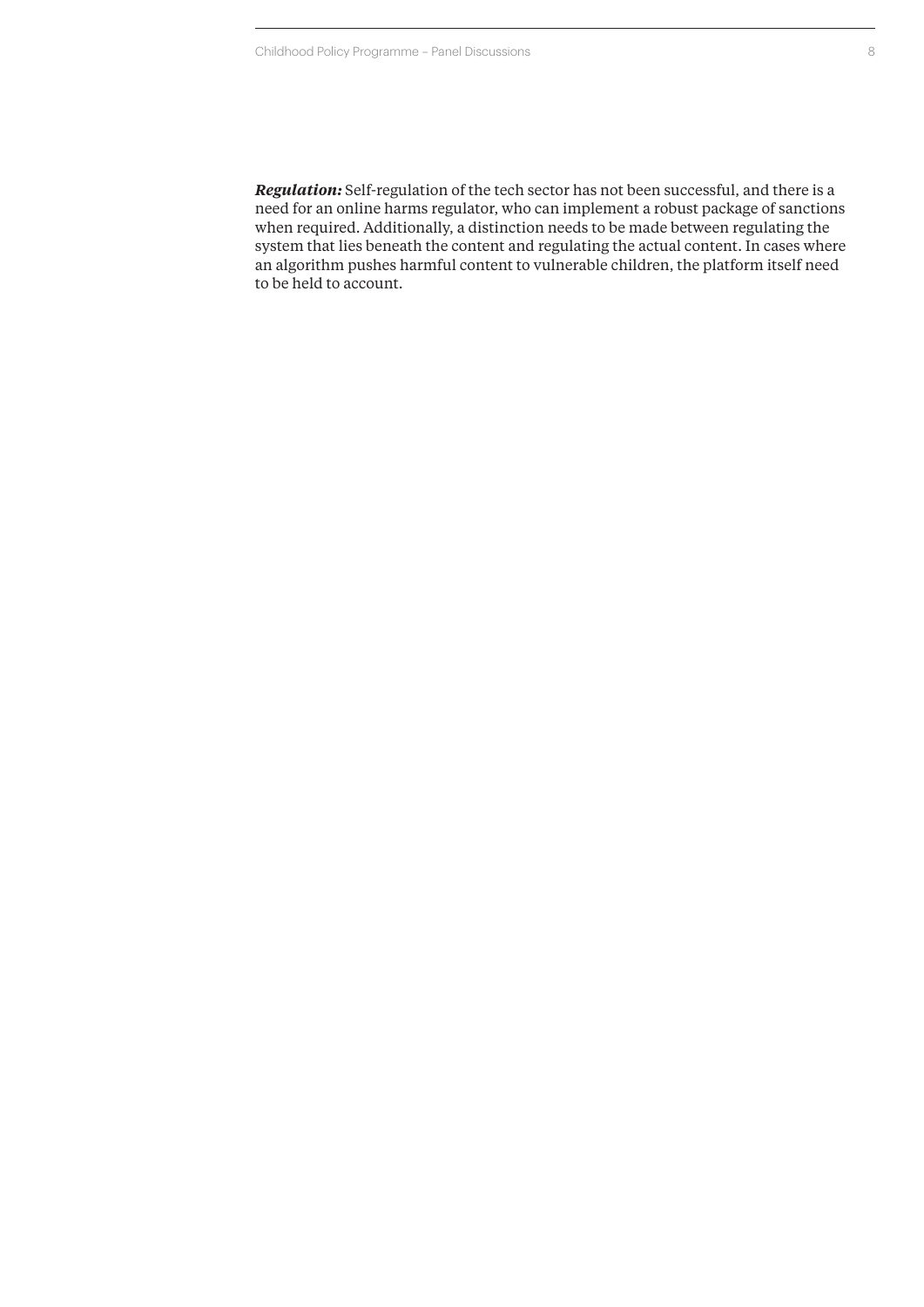### <span id="page-8-0"></span>**Perspectives on children's engagement with the environments around them**

On 9 September 2020, the British Academy hosted an online panel discussion which brought together different perspectives to consider children's engagement with the environments around them.

This event provided an opportunity to debate and discuss issues surrounding two of the provocation papers that accompany the programme, namely Professor Peter Kraftl's pape[r 'Including Children and Young People in Building Cities' a](https://medium.com/reframing-childhood-past-and-present/can-we-realise-childrens-rights-in-a-digital-world-d4f5f19f298f)nd Dr Nadia von Benzon's paper ['The Need for Nature in the National Curriculum'.](https://medium.com/reframing-childhood-past-and-present/outpaced-by-technology-ee9747b9d727)

The event was chaired by Dr Molly Morgan Jones, Director of Policy at the British Academy.

Speakers at the event comprised:

- Professor Peter Kraftl, Chair in Human Geography, School of Geography, Earth and Environmental Sciences, University of Birmingham
- Dr Nadia von Benzon, Lecturer in Human Geography, Lancaster University
- Tim Gill, independent scholar, advocate and consultant on childhood, and author of No Fear: Growing up in a risk averse society
- Susan Aglionby, founder of Susan's Farm which offers a range of educational experiences for children and young people
- Judy Ling Wong CBE, poet, painter and environmentalist, best known as the Honorary President of the Black Environment Network
- Matt Larsen-Daw, Education Manager, WWF-UK

#### **Provocation Speeches**

Peter Kraftl and Nadia von Benzon opened the event by building on the arguments in their respective provocation papers.

Peter Kraftl discussed how, despite considerable urban growth in both the UK and elsewhere, and the existence of a UNICEF child-friendly cities initiative, children's voices and needs are often underestimated or ignored when urban spaces are being designed. Peter raised four provocations on this theme:

- **1. Beyond 'independent' mobilities:** there has been a focus on children's independent mobilities (how far children travel by themselves) and concern over the reduction in this over the last few decades. However, this focus does not recognise the full complexity of children's movements, and the extent to which children do spend time outside playing and socialising either alone, with other children or with adults.
- **2. More than (child's) play:** there is a need to move beyond a narrow understanding of what constitutes child's play. Planning for play is often limited to the inclusion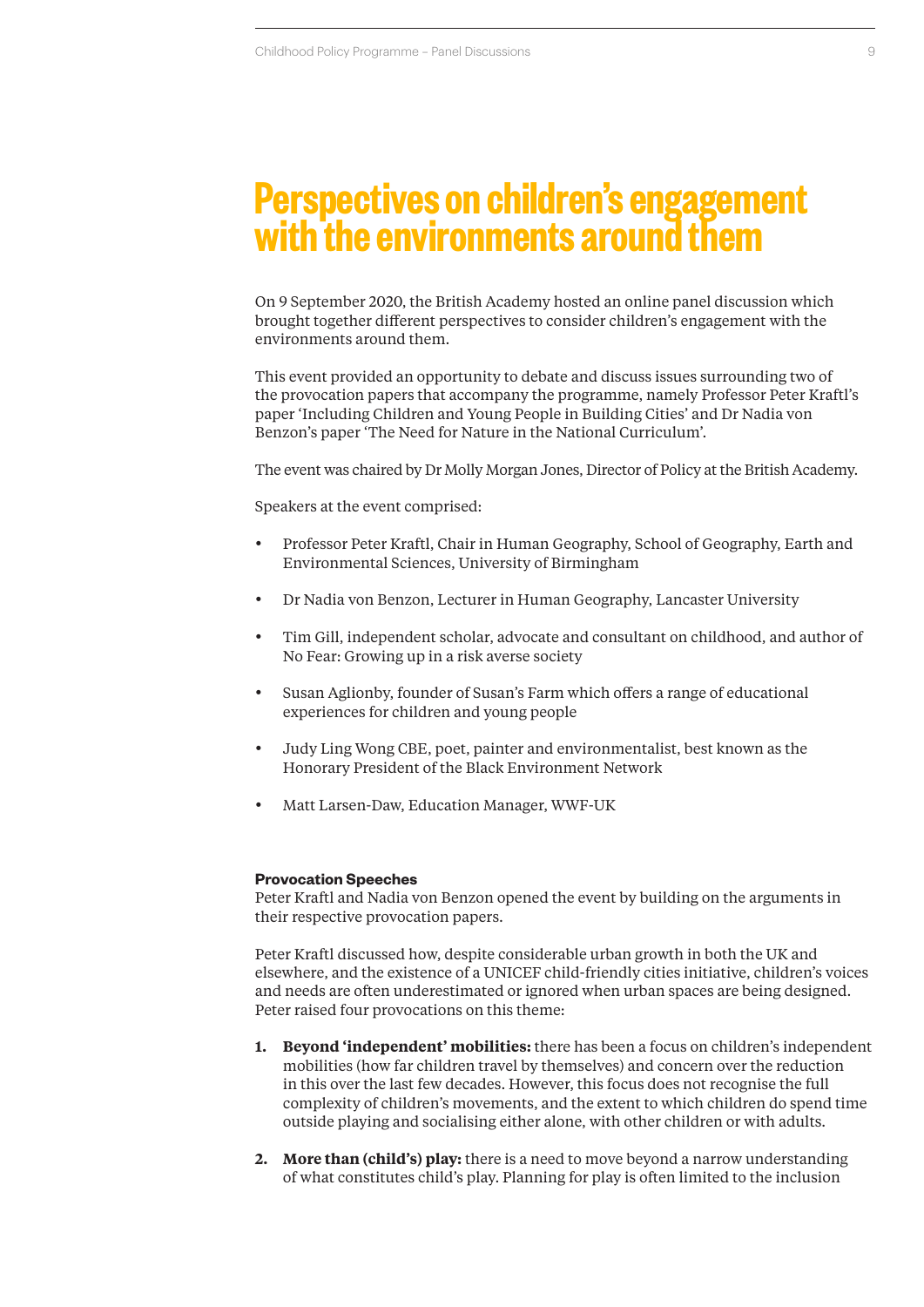of a designated playground aimed at younger children, rather than embedding play throughout the urban environment. Children do still play in areas such as wastelands and building sites, and so this kind of play should be incorporated in new urban spaces.

- **3. Valuing diverse urban knowledge:** children often possess deep and diverse urban knowledge from growing up in a particular space. This knowledge should be valued and taken into account in activities that attempt to engage children and elicit their views.
- **4. Rethinking 'natures':** there have been efforts to create 'green' urban spaces (e.g. the Garden Communities initiative) however further thought is required as to what kinds of 'nature' are valued? Initiatives need to take into consideration the assumptions that can underpin the benefits of nature that we assume for children. Children's relationships with nature can be complex and situated, and dependent on background and experience.

The above themes have implications for new (and existing) urban spaces in terms of: recognition of the diverse engagement children have with the spaces around them; consideration of the ways we can foster children's meaningful participation; supporting diverse types of knowledge or critiques that children have about their environments; and the need to not consider children's voices in isolation, but rather as part of intergenerational collaboration and conversation.

Nadia von Benzon discussed how opportunities for engagement with nature need to be strengthened through policy and curriculum-based recognition of the holistic benefits of nature and of being outdoors. Nadia spoke of the common discourse that children are increasingly disconnected from nature, often choosing to stay indoors doing screen-based activities, and also the discourse that contemporary children lack opportunities to engage with nature as compared to previous generations due to a lack of independence. However, also important is the extent to which children's experiences of nature are differentiated: not all children experience nature in the same way, with aspects such as poverty, wealth and class as factors here. Also, discourses that posit children's lack of access to nature as a contemporary and new phenomenon do not hold true. Rather, limited access to outdoor green space has been an issue for poorer urban children from the Industrial Revolution onwards.

Nadia outlined the manifold benefits that nature can offer children, as follows:

- Numerous physical benefits (exercise, gross motor skills, immune system)
- Excellent opportunities to develop skills such as risk-taking, decision-making, and problem solving.
- Formal learning opportunities, such as opportunities for cognitive development and hands-on learning, for example through ordering and categorising
- Children's access to natural environments encourages the building of lifelong connections with nature, with research demonstrating that children with strong exposure to nature exhibit more pro-environmental behaviour when they're older
- Mental health benefits from spending time in relaxing and restorative environments

As there are so many benefits to experiencing nature, there is huge therapeutic potential in outdoor green spaces being able to make a positive difference in the lives of young people. Nadia stressed that this is especially true for those children who have previously had limited opportunities to engage with nature.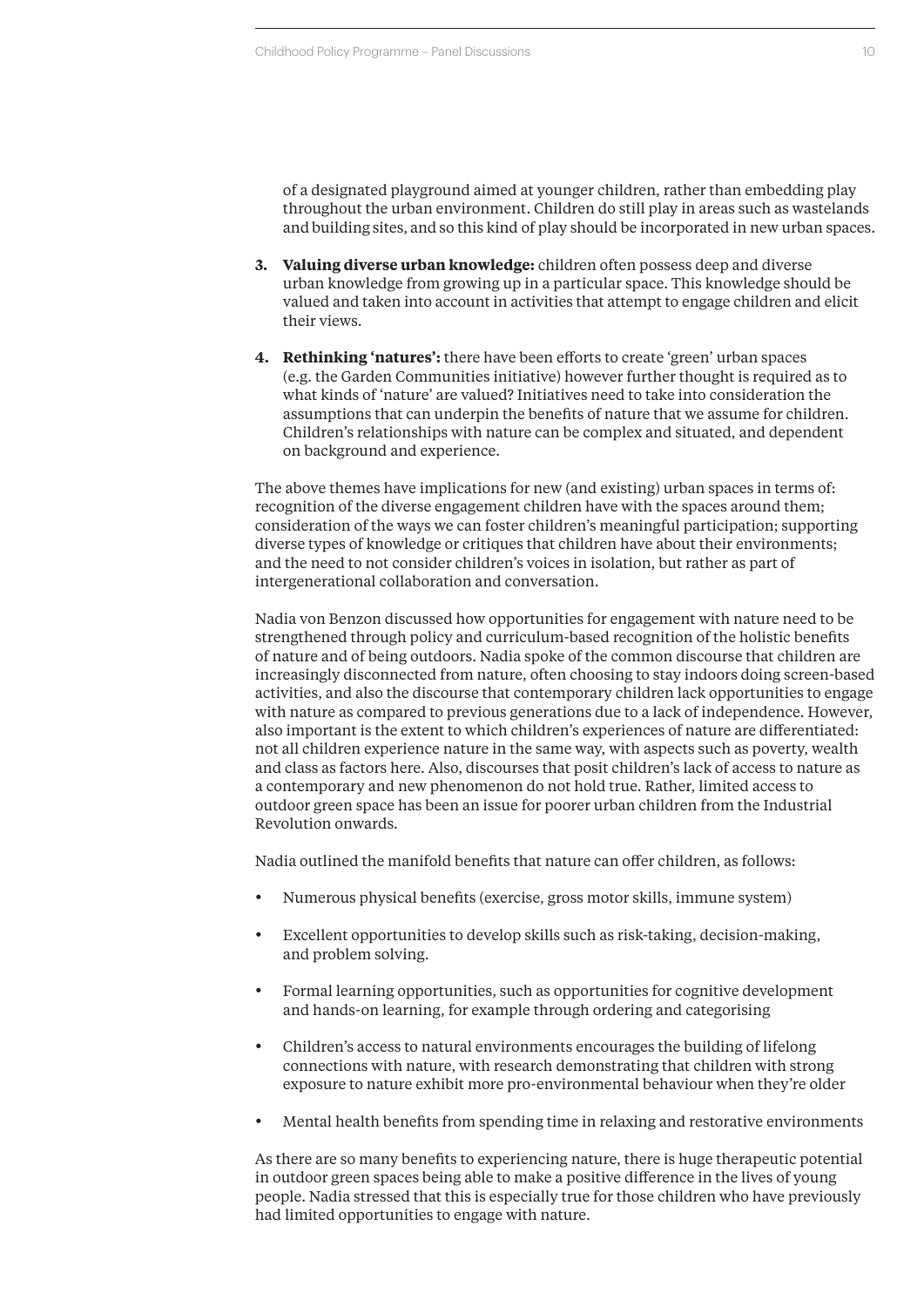Tim Gill, Susan Aglionby, Judy Ling Wong and Matt Larsen-Daw then responded to the two provocation authors. Points put forward during this section include:

- There needs to be stronger recognition of the adverse effects of poor city design and planning on children around the world. Change has been slow in terms of creating places that meet the needs of children, and there is a need to strengthen the case for more child-friendly built environments. The number of children suffering, and sometimes dying, from factors such as air pollution and pedestrian deaths in car accidents, remains high. There are also equity issues, with poorer children adversely affected.
- Child-friendliness can be condensed into two dimensions: one of these consists of 'things to do' (playgrounds, seeing friends, contact with nature, etc) and the other dimension is children's mobility (the opportunities children have to access what is on offer). A truly child-friendly city must fulfil both of these requirements.
- Cities that have succeeded in taking action to become more child-friendly have focused on three themes: economy and demography; sustainability and community; and children's rights, health and well-being. Many cities have found that working towards child-friendliness is a 'win-win' situation in that it also addresses other strategic concerns.
- A key progress measure of a city becoming more child-friendly is the extent to which municipalities put money and resources towards achieving this goal, rather than simply stating it is something they want to achieve. A municipal official who champions the move towards a more child-friendly city can also be vital.
- For children who struggle in mainstream education or are at risk of exclusion/have already been excluded, spending time (e.g. one day a week) in an environment such as a working farm can bring huge benefits: they learn about themselves and their capabilities, leadership and teamwork skills, as well as about the natural world around them. Early referral to places such as Susan's Farm<sup>1</sup> can mean that the child is more engaged at school during the rest of the week. While there will be a cost for such programmes, paying for a day a week on a farm is better value in the long run than allowing problems to escalate and paying for the child to attend a Pupil Referral Unit: prevention is better than treatment.
- Some children do not have the opportunity to experience rural life and to explore the outdoors in their day-to-day life. For these children, organised visits to places such as working farms can have a huge positive impact – the freedom to explore woodlands, muddy fields, etc – are experiences that can leave a lasting positive impression. Working with animals imparts vital skills and can increase the self-esteem and confidence of young people. Experiences such as the birth and death of an animal can enable young people to explore philosophical, ethical and religious topics in a real-life situation.
- Consulting with children and young people over the design of the environments they live in is vital. It is important for architects, designers and others to recognise the value of lived experience, including that of children. An initiative by Enfield Council was highlighted as a successful example of encouraging designers and other

[Susan's Farm](https://www.susansfarm.co.uk/) is a working Care Farm near Carlisle that provides opportunities for learning and practical work experience. The farm's activities focus on educational visits for school and community groups, therapeutic working for those with long term mental health support needs, and alternative provision for those who need a different learning environment.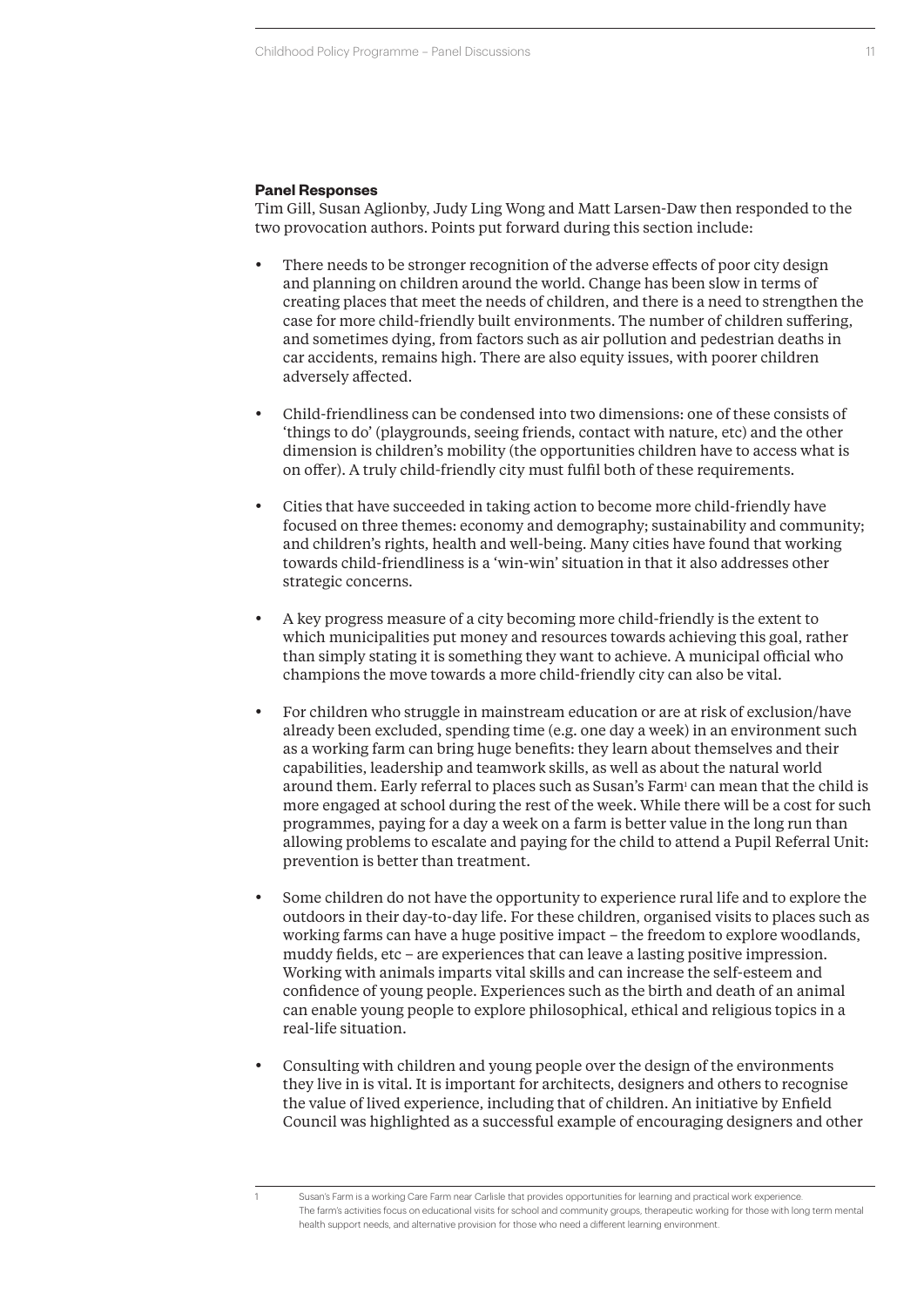professionals to transform their working practice to be more inclusive and to consult more with marginalised groups, including children. However, consulting with children (or any other group) should not be seen as doing a 'favour' to that group, but about creating a cohesive and inclusive vision of society.

- It was noted that enabling children to effectively articulate their needs and understanding the complexities of their lives can be challenging and timeconsuming, but the benefits gained make it worthwhile. One danger can be that consulting with children is seen as a 'nice to have' rather than an essential, which means that in times of austerity, initiatives such as children's consultative groups are vulnerable to cuts.
- One example of good practice, and a demonstration of what can be gained through consultation and good investment, is the redevelopment of Burgess Park, London. Redevelopment focused on creating a range of spaces and activities that appeal to a range of ages, including elements such as a BMX track, café, library, lake, outdoor gyms, tennis courts and free-play areas.
- The linking of outdoor activities to the national curriculum can be a strong incentive for schools to increase their focus on these activities. Some organisations offer programmes targeted to certain school types; for example, Natural Thinkers in Lambeth was highlighted as a programme designed to be low-cost and adapted to urban schools with limited space.
- A holistic approach to children's lives is needed. Tackling issues in one sphere (e.g. the provision of more and better green spaces) while ignoring or not tackling issues in other areas (e.g. poor housing, food poverty) limits effectiveness, and an integrated approach is required. Covid-19 has highlighted that many children in disadvantaged communities are digitally poor, lacking access to broadband or laptops and tablets. To address this disadvantage, locally focused research is needed to drive evidence-based policy and the effective implementation for specific groups in specific localities.
- Enabling children and young people to build a strong connection and passion for nature can reap long-term benefits through creating adults with the understanding and desire to protect environments and act in a sustainable way. Instilling a love for nature is important, but it is also vital to ensure that children *understand* nature and their local environments and the need to protect and enhance them. Global issues, such as biodiversity loss, can be hard for children to comprehend, but values such as living in harmony with nature can be successfully embedded and fostered at local levels through direct experience of local environments. Introducing children to the complexity of nature can involve the use of online apps with gamified elements that incentivise kids to go outside and explore.
- Children, and young children in particular, do not differentiate between playing and learning, and often do both simultaneously. This means there's a limit to the concept of the designated play area, and we should not assume that all of a child's play needs will be met by the creation of a designated, purpose-built play area. We need to expand our thinking beyond the narrow purpose-led uses as designated by adults (e.g. a slide is solely to slide down) as children will naturally use an item for a wide range of play and imaginative opportunities.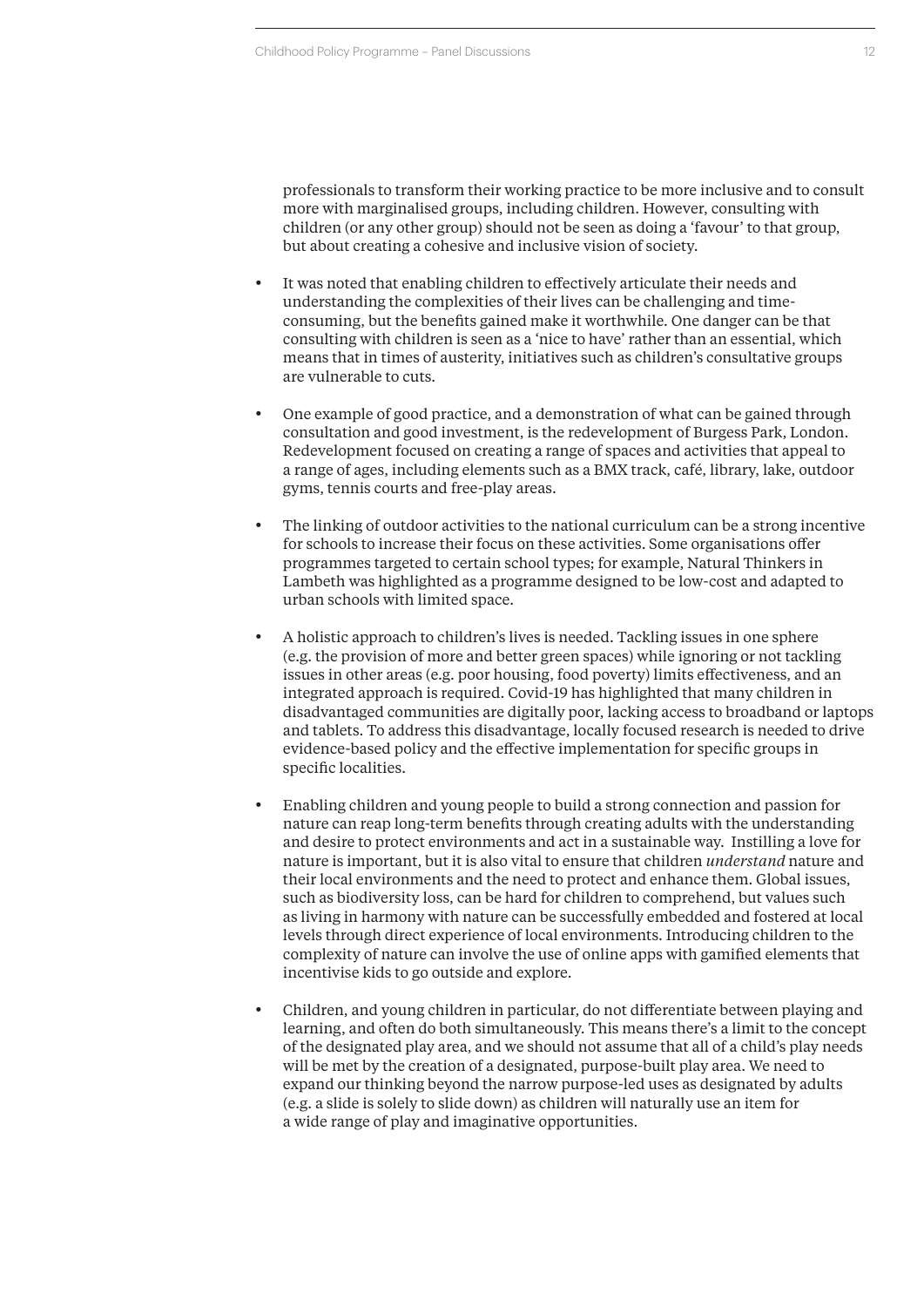Schools can help enable children to connect with their environments in many ways. They can play an important role in levelling access to nature across children, model positive action in the use and design of outdoor space; involve young people in design decisions, and build understanding of the connection between people and landscapes.

#### **Actions and Policy Changes**

During the final part of the event, panellists and participants discussed some of the topics raised and considered what changes are needed to ensure that children can successfully engage and interact with the environments around them.

*Inclusive, child-friendly spaces:* The ways in which urban environments can signal (explicitly or implicitly) whether they are inclusive was discussed, including the messages sent by needing to have playgrounds and play equipment present in order to 'legitimise' the presence of children in a public place. This is a message sent by adults (developers, planners etc) to other adults (parents and carers) as adults have been socialised to view different behaviours as appropriate for different places and spaces, in a way that children are not yet aware of or constrained by. In a city that is truly child-friendly and inclusive, symbols such as playgrounds are not necessary, and it was noted that some cities are starting to reject conventional 'fenced off' playgrounds and investing in attractive, inclusive spaces aimed at a range of ages instead. The idea of children's 'secret spaces' was also discussed – children enjoy having what feels like their own private spaces, which allows them a level of autonomy and independence (within a controlled safe space).

*The planning system and sustainable neighbourhoods: A prerequisite for an effective* planning system is efficient planning departments that are well-resourced and have the capacity to deal with their workload. A key consideration for planners and developers must be sustainability, and the need to take climate adaptation targets, and the goal of net zero emissions, into consideration. The strongest strategic argument for creating more child-friendly spaces is that a child-friendly neighbourhood looks like a sustainable neighbourhood – it encourages more walking and cycling, and the design of more compact communities.

*Involving children and young people in decision-making:* Some planning authorities are taking steps towards involving children more within the planning process, and a statutory planning document that sets out principles for engaging with children, which then structures the planning process from early stages onwards, is currently being co-developed with some planning authorities. In terms of including children (and communities in general) in decision-making, some form of nurturing or capacity-building is necessary to enable people to become 'consultable'. For example, if an individual is not familiar with examples of good design then how are they going to be able to articulate what good design should look like? Additionally, it was noted that consultations can be tokenistic, and so a challenge is how to ensure that children's engagement in consultative processes is meaningful.

*Socio-economic factors and inequality:* Participants considered whether, particularly in marginalised urban communities with limited funding for social infrastructure, it is realistic that the provision of outdoor spaces can have a direct economic benefit. It was noted that developers are beginning to recognise that if they build developments that are child-friendly and inclusive, with green spaces, this will also benefit them economically: it makes the communities more desirable, and therefore easier to sell properties in these developments. Additionally, the economic investment needed is relatively small when compared to the social and cultural gains.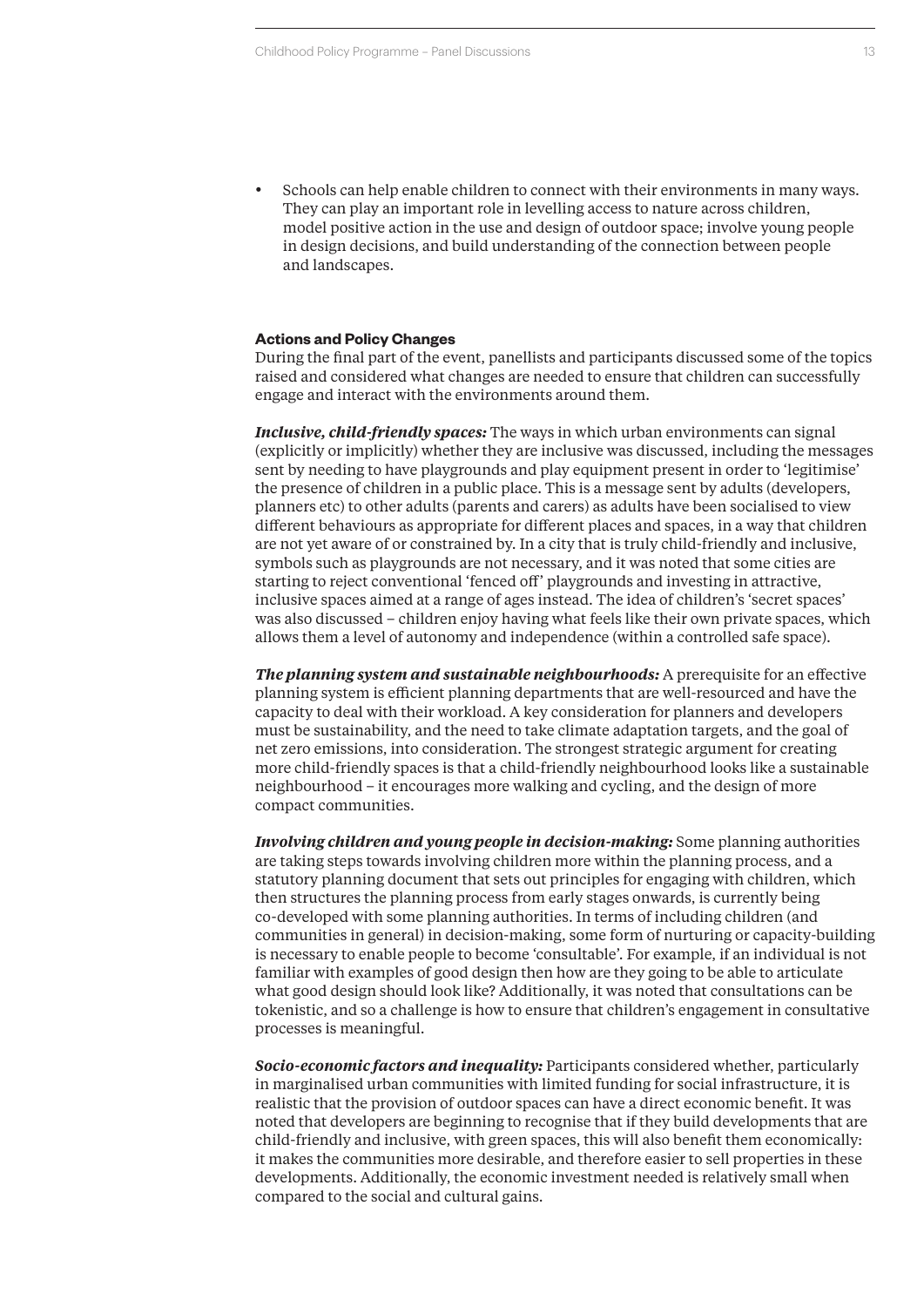*Schools and education:* Participants discussed the role of schools and education, in the context of the ongoing Covid-19 pandemic. There was concern that schools attempting to catch-up on lost education time during the lockdown school closures would result in more regimented school days, with less time spent outdoors or in engaging with free, open-ended play. There was also a feeling of missed opportunities in relation to outdoor learning – as the Covid-19 virus spreads to a lesser degree outside, initially some schools expressed the intention to make greater use of teaching outdoors. However, this potentially exciting and innovative development did not become the reality; the necessary money and support did not materialise and there were concerns about effectively and efficiently managing interactions between children outdoors to prevent virus transmission.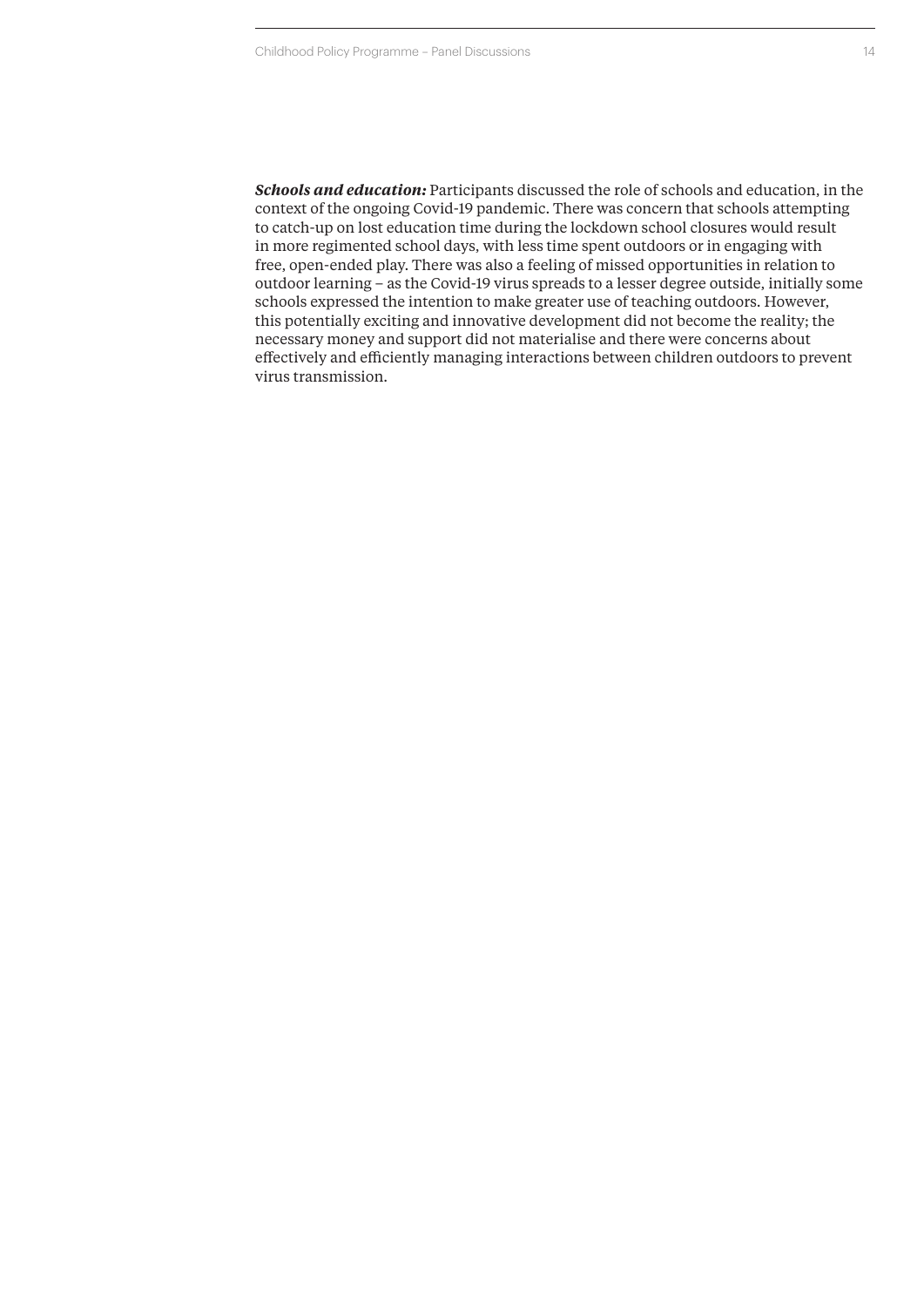### <span id="page-14-0"></span>**How can we plan for our children's futures? Should we even try?**

On 5 November 2020, the British Academy hosted an online panel discussion which brought together different perspectives to consider how we plan for a child's future outcomes through education policy, and to discuss what agency a child should have to determine their own choices.

This event provided an opportunity to debate and discuss issues surrounding one of the provocation papers that accompany the programme, namely Professor Peter Mandler FBA's paper 'Does it matter what we study in school? which explores the trends in the uptake of different subjects at secondary school level in the UK over the last 50 years.

The event was chaired by Dr Molly Morgan Jones, Director of Policy at the British Academy.

Speakers at the event comprised:

- Professor Peter Mandler FBA, Modern Cultural History at Gonville and Caius College, at the University of Cambridge.
- Professor Carol Robinson, Professor of Children's Rights, Edge Hill University
- Dr Chae-Young Kim, Visiting Research Fellow, King's College London
- Jane Driver, Deputy Principal, Queen Katharine Academy, Peterborough
- Jack Andrews, MRC PhD Programme in Neuroscience and Mental Health, University College London

### **Provocation Speech**

Peter Mandler opened his talk by considering the recent historical development of the mass education system. As set out in his provocation paper, politicians and policymakers have struggled to truly grasp the complexities of teenagers' lives and their futures. Social change became so rapid over generations that governments were using past patterns and modelling the future based on their own experiences, rather than taking current circumstances into account. Even recently politicians have been heavily reliant on big data which confined them to quantifiable factors that were better at illustrating correlations and forecasting than they were at diagnosing causes. There was little consideration given to hearing children's views and perspectives. Peter proceeded to offer three case studies to illustrate where politicians have faced difficulties in attempting to grasp the intricacies of the education system and in ensuring that the system evolved in order to keep up with changes and developments within society.

- Peter led with his first case study speaking on the post war period where secondary education was made compulsory. During such times assumptions were made that there would only be 20-25% of the population that could benefit from an academically focused education. However, the number of people wanting to take O and A levels started to increase, beyond the capacity of the grammar schools.
- Peter's second example detailed the huge growth of numbers in secondary schools offering O and A levels, that continued to rise in the years after the war: this led politicians to forecast an increase in the demand for higher education. However,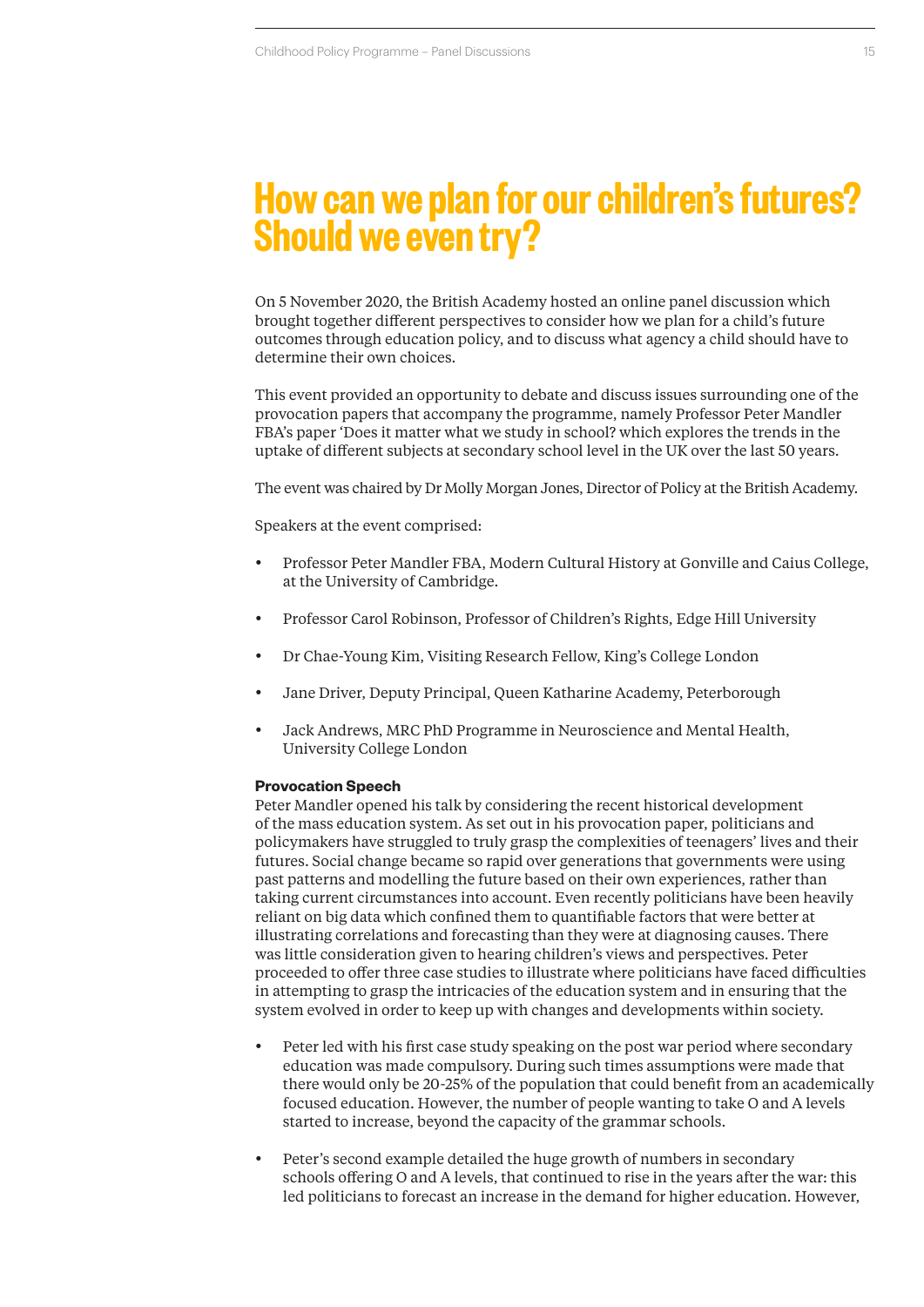the survey data that was being collected proved misleading as politicians were only collecting participation rates of 18–19-year olds. They did not measure the participation rate of older generations who were also taking up higher education. More specifically, Peter points towards the larger numbers of women over the age of 19 that were not being accounted for. He noted that attitudes to women's education, careers and futures were changing dramatically. Changes including the drop in family sizes and an increased average age of marriage raised led to an increasing number of women being in a position to contemplate higher education.

Peter's third case study detailed the development in government policy where politicians from the 1960s onwards attempted to steer larger proportions of young people to study science and technology subjects, with the intention of contributing to Britain's economic growth. However, this intended rise in STEM study failed to materialise, and in fact the proportion of students taking science subjects dropped over time. Peter discussed how this should be seen in conjunction with cultural changes at the time which led to some reactions against science, and an assertion by some individuals of the valuing of people over things and of the importance of social relations. This new orientation of discovering the relationship between self and society became a key component in the increasing uptake of subjects such as biology which allowed students to then progress to study social science subjects like psychology at higher education level.

Finally, Peter covered the reasons for politicians not to try and steer teenagers into particular subjects or subject areas. The Dainton report of 1968 commissioned to steer students to science praised instead the British tradition of respecting the choice of an individual in terms of their education. It was not thought right for a liberal state to tell people what they should or should not do in this regard.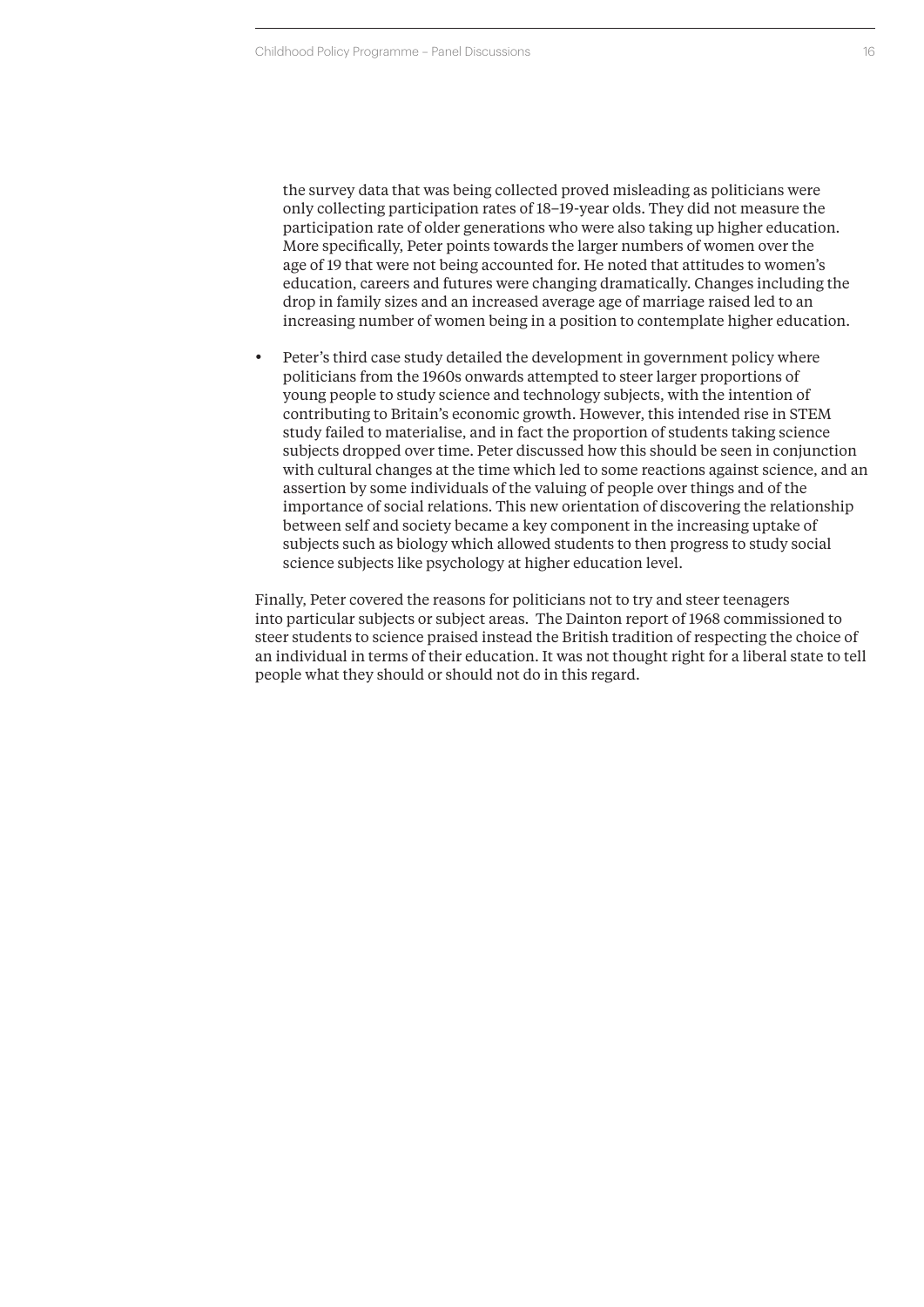#### **Panel Responses**

Carol Robinson, Chae-Young Kim, Jane Driver and Jack Andrews then responded to the provocation author. Points put forward during this section include:

- A focus on whether the English education system and education policy in the UK incorporates article 29 of the UN Convention on the Rights of the Child (UNCRC) (UN, 1989), which states that children have a right to an education that develops their personality, talents, mental and physical abilities to their fullest potential.
- Examination results are used for a variety of purposes: to measure children's level of knowledge; to indicate individual progress; to measure school quality; and to create league table school rankings. This emphasis on rigorous testing, and particularly on achievements in the three core subjects of English, science and maths sends a clear message to children that these are the most important subjects, when compared to other areas of their school education.
- The emphasis within English education policy on limited curriculum areas and high-stakes testing from an early age steer children and young people towards certain subjects. This raises questions about whether children and young people have agency with respect to making subject choices, and whether the English education system supports the development of their personality, talents and mental and physical abilities to the full as stated in article 29 of the UNCRC.
- Adjustments of interests during childhood and youth are natural and inevitable processes that occur as children and young people construct and reconstruct a sense of who they are. Yet, their interests and choices are not value-free. The formation of and changes in both during childhood are influenced by various factors including their socioeconomic background. Therefore, rather than focusing on a choice between STEM vs. non-STEM subjects, policy needs to consider more closely what influences the formation of young people's interests and choices, in order to help them to better identify and maintain what they are truly interested in and to cultivate their potential.
- Children are often aware of what it takes to pursue a certain area of study or an occupation in terms of the level of academic ability required and the effort needed to achieve it. Within what they perceive as being possible, they form and adjust their interests and preferences and make unconscious and conscious decisions concerning their pathways.
- Common challenges faced by many educators in the UK stem from pressure for schools to focus on outcomes that contribute towards league tables and OFSTED reports which have historically been based on raw grades.
- The move in curriculum policy to Progress 8/Attainment 8 and the English Baccalaureate led to schools narrowing the curriculum and are also associated with the use of harsher grading systems in certain subjects. Children who are not highest achievers can be dissuaded from particular subjects because it could ultimately impact how the school is rated or perceived.
- Studies of the brain and behavioural development across childhood and adolescence might have implications for how children make educational choices. For instance, heightened sensitivity to social risk/rejection and the influence of peer group norms mean that young children are more likely to change their views and behaviours based on what others in their age group are doing.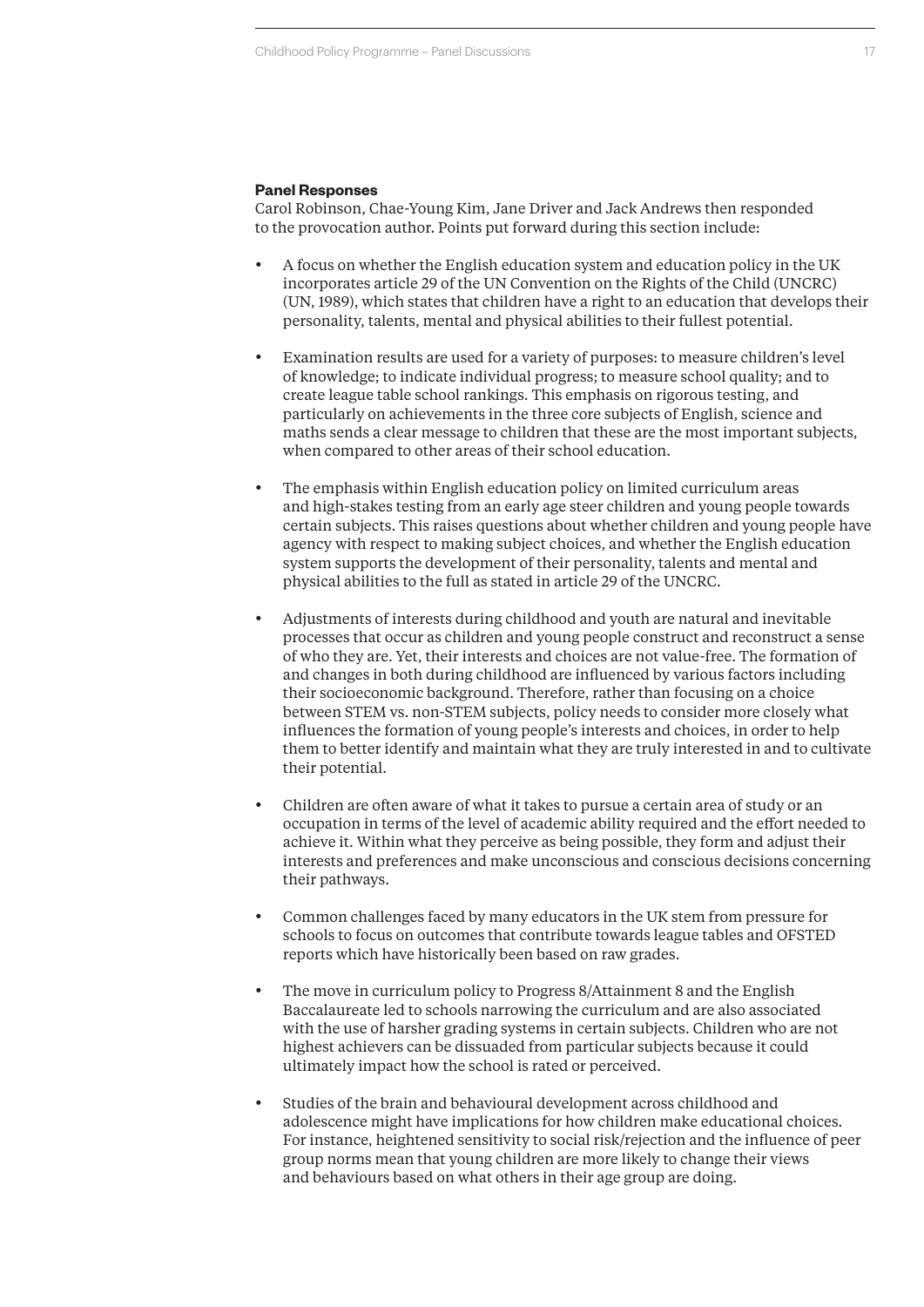- It was noted that during childhood and into adolescence there are introspective and metacognitive abilities that are still developing which means that young people may not be certain exactly what they like or what they are good at.
- • Early specialisation in the national curriculum hinders adolescent exploration and therefore can lead to children taking on subjects without fully pursuing their self and social development.

#### **Actions and Policy Changes**

During the final part of the event, panellists and participants discussed some of the topics raised and considered what changes are needed to ensure than children have agency to determine their own choices within the education system.

*Education based on exploration:* Schools must encourage children to take on subjects driven by their curiosity, interest, or passion rather than following solely on rigorous demands set by the national curriculum which focus on outcomes, grading and achievement. Schools and children should feel supported by education policy in embracing more creativity and exploration and they should be offered opportunities and resources to develop creative art skills and flourish in these areas.

*Children's voice and participation:* It is essential that we do not rely solely on large databases that tell us about correlations and not causations. Young people are making decisions as early as 13 that are going to have major implications in the future and can potentially close off certain avenues to them. Therefore, there must be an attempt to speak to young people on subject choice, particularly those younger than 18, to get in-depth perspectives as to why children choose their subjects for GCSE and A level. Participation of children in education policy is key; we need to listen to teenagers' own hopes and expectations for the future and ask them more directly what they would like to see in their schools.

*Practical skills:* Education policymakers and practitioners should consider that the modern labour market has changed and that many graduate employers are not looking for subject specific skills but, rather, young students with high levels of cognitive performance, flexibility and trainability. Additionally, the practicalities of life that children will inevitably face as they grow into adulthood, such as banking, taxes, and mortgages, are something that policymakers could think about incorporating as part of the national curriculum. Education policymakers also need to acknowledge the importance of developing children and young people's life skills including, for example resilience, critical thinking, problem solving and effective communication, and consider where these fit within the education system.

*Purposeful schooling:* there needs to be a more concise and common understanding about the purposes of schooling from education policy. What is the balance between preparing young people to contribute to the large economy /labour market, individual choice and wellbeing, and the betterment of society as a whole?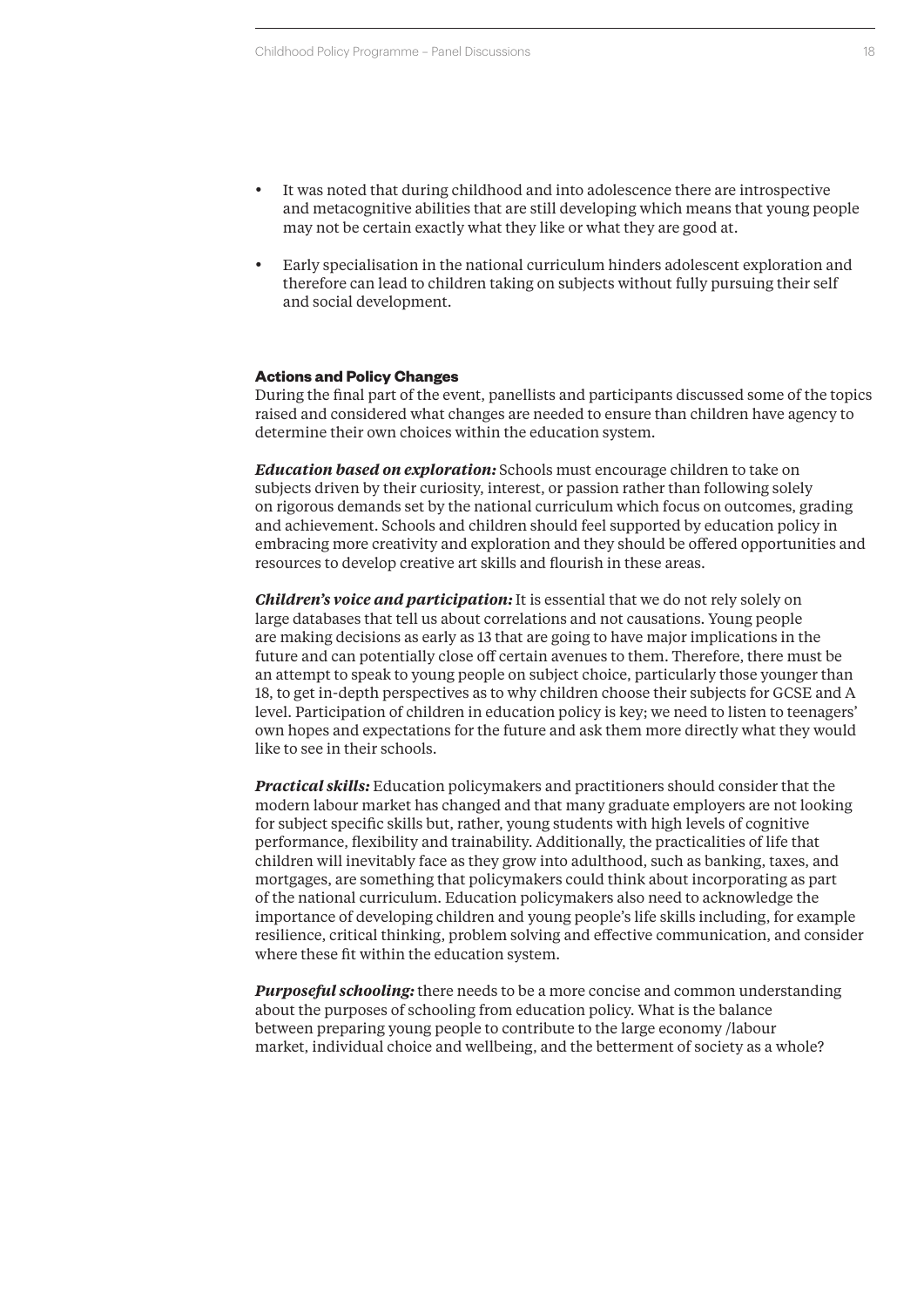### <span id="page-18-0"></span>**How should children and young people accused of a crime be treated within the justice system?**

On 8 December 2020, the British Academy hosted an online panel discussion which brought together different perspectives to consider how children and young people accused of a crime should be treated within the justice system.

This event provided an opportunity to debate and discuss issues surrounding two of the provocation papers that accompany the programme, namely Dr Michelle Donnelly's paper 'Scottish youth justice and the legacy of Kilbrandon' and Dr Harriet Pierpoint's paper ['A](https://medium.com/reframing-childhood-past-and-present/outpaced-by-technology-ee9747b9d727)ge of criminal responsibility'.

The event was chaired by Dr Molly Morgan Jones, Director of Policy at the British Academy.

Speakers at the event comprised:

- Dr Michelle Donnelly, Lecturer in Law, University of Stirling
- Dr Harriet Pierpoint, Associate Professor, Centre for Criminology, University of South Wales
- • Professor Claire McDiarmid, Head of the Law School, University of Strathclyde
- Dr Kathy Hampson, Lecturer in Criminology, Aberystwyth University
- Junior Smart, Business Development Manager, St Giles Trust

### **Provocation Speeches**

Michelle Donnelly and Harriet Pierpoint opened the event by building on the arguments in their respective provocation papers.

Michelle Donnelly discussed Scottish youth justice from a legal perspective, reflecting on the legacy of the Kilbrandon report, and highlighting inconsistencies between the Scottish approach to youth justice and the UN Convention of the Rights of the Child (UNCRC). The Kilbrandon report of 1964 continues to have a profound effect on youth justice, and led to the present children's hearings system. This system recognises that children who offend, and those who are maltreated, are both equally in need of protection within an integrated tribunal system of youth care and justice, in which the welfare of the child is paramount. However, the overall welfare ethos is undermined somewhat as the power to prosecute serious offences in the criminal court system remains. The blending of welfare and justice agendas results in contradictions and compromises that can undermine the rights of the child. Three inconsistencies were highlighted, as follows:

**The age limit of the children's hearings system:** This limit is generally 16 but in some cases will be 18 years. 16/17 year olds who are already involved in the hearings system stay within it, however 16/17 year olds who are new offenders are not brought within the hearings system but are instead processed in the criminal justice system and can be prosecuted in adult courts. This leads to a stark difference in treatment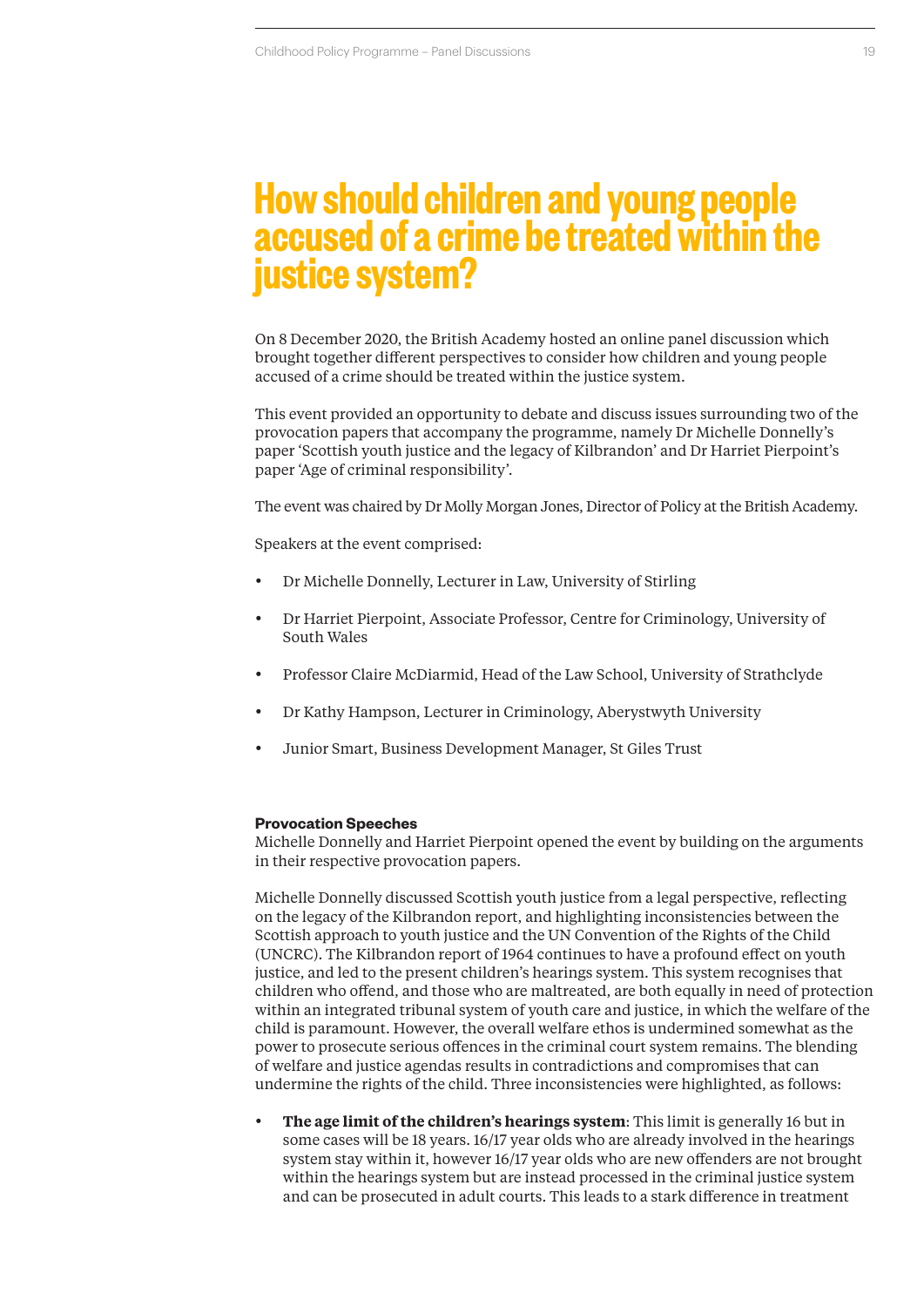between the two groups of young people, and conflicts with the UNCRC. A solution to this inequality would be to amend the definition of a 'child' and to raise the age limit to 18 years in all cases. A public consultation is currently taking place on this issue.

- • **Criminal records and disclosure of childhood offending:** The fact that children within the hearing system are subject to criminal records is out of step with the welfare orientation of the hearings system. Childhood criminal records have a harmful effect and impact negatively on individuals' later life chances. Some improvements have been made, for example disclosure periods have been reduced, but the legal framework remains contradictory. A solution to this would be to exclude children's hearings proceedings from the Rehabilitation of Offenders regime.
- **Prosecution in the adult criminal courts:** Most crimes committed by children are treated within the children's hearings system, but it remains possible for serious offences to be prosecuted within the adult criminal courts. There is a presumption that children are referred to the children's hearings system unless it is in the public interest to prosecute. Nevertheless, a significant amount of children are prosecuted within adult criminal courts (nearly 4,000 children in 2016/17). This defeats the point of having a dedicated youth justice system, and a more consistent approach would be to use children's hearings to respond to all childhood offending.

The inconsistencies outlined above could be collectively resolved by raising the age of criminal responsibility (the ACR), and the upper age limit of the hearings system, to 18 years. The ACR in Scotland was recently raised from 8 to 12, but this is still very low by international standards. An ACR of 18 would effectively convert child offending from a criminal to a civil matter. Children would be seen as incapable of committing crimes but harmful behaviour could be addressed by children's hearings on a welfare basis and compliance with children's rights standards would be strengthened.

Harriet Pierpoint discussed the position in England and Wales, where the ACR is currently 10 years of age. Previously there existed the doctrine of *doli incapax* which meant there was an assumption that children aged 10-14 were incapable of committing crime unless the prosecution could rebut that presumption – so while there was a conditional ACR of 10, this existed alongside an absolute ACR of 14. The *doli incapax* doctrine was abolished in the wake of the James Bulger case in the 1990s. Harriet spoke of the tendency for children to traditionally be viewed as angelic or innocent, however if a child then acts inappropriately they are instead seen as 'devils' who can be treated in ways in which society wouldn't treat other children.

It was noted that an ACR of 10 can seem inconsistent within a wider system in which for example an individual needs to be 12 years old to watch some *Star Wars* films, or needs to be 18 years old in order to vote or sit on a jury. Additionally, it was stated that within an international context England and Wales' ACR of 10 is extremely low.

The ACR was set at a time when there was no access to brain-scanning technology, and we did not have the knowledge we do now about the brain developments that underpin behaviour. Neuroscience has now established that during adolescence individuals are more predisposed to risky behaviours, and do not have the same ability as adults in terms of controlling impulses. Additionally, it has been widely observed that criminal behaviour peaks in later adolescence, and that many individuals 'grow out of crime'.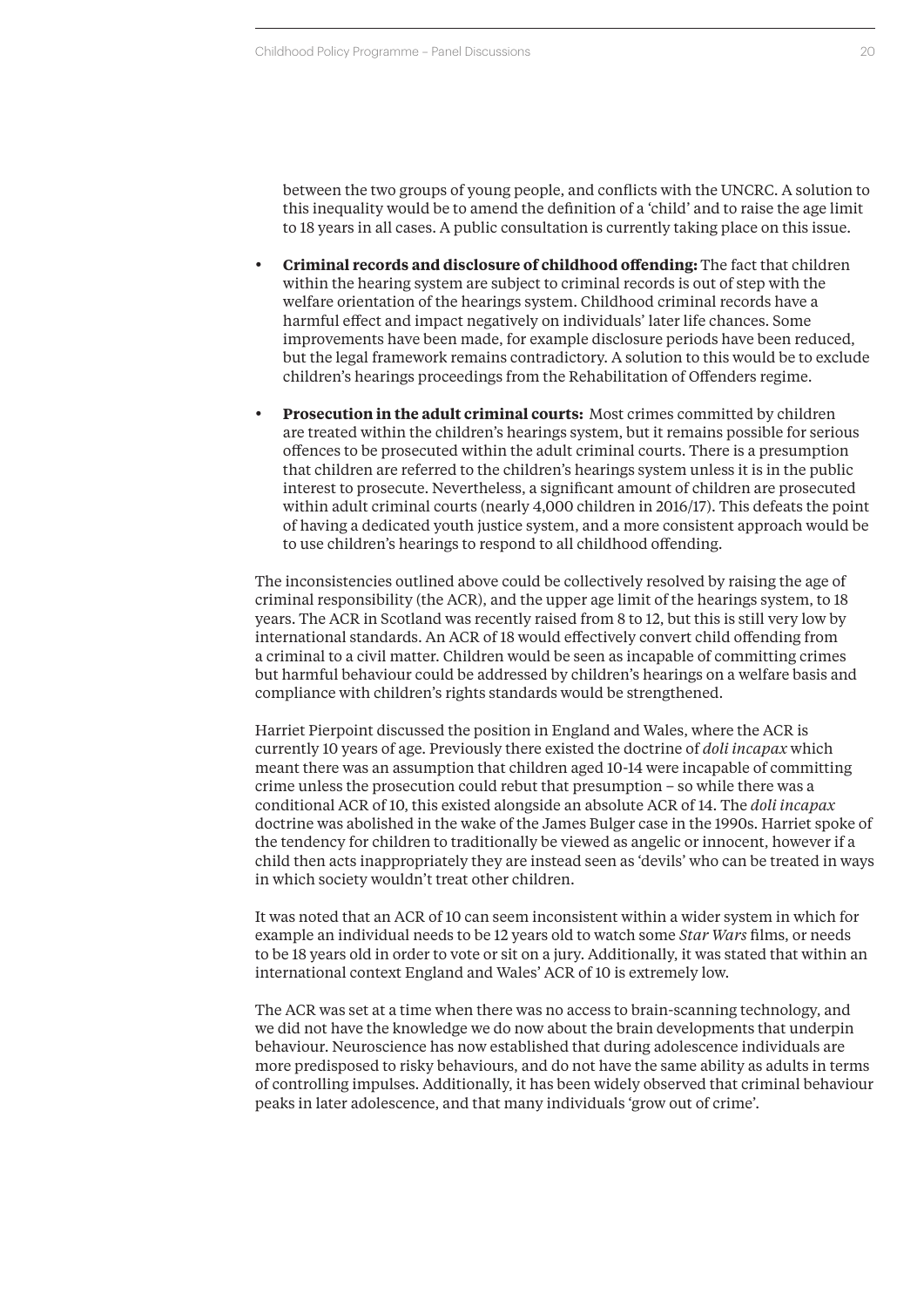There are many negative implications of having a low ACR, including:

- Having contact with the criminal justice system can extend the criminal careers of young people, rather than curtail them, and can cause difficulties when applying for jobs, education courses etc. Also, 'labelling theory' indicates that children who are categorised as offenders are more likely to perceive themselves as offenders and also be treated as such by others.
- A low ACR bears more acutely, and can be seen as criminalising, those young people with more complex social needs.
- Criminal proceedings are expensive, and therefore having a low ACR effectively costs a significant amount of money.

Two potential paths forward were outlined: 1) increase the ACR to 12 or 14, underpinned by appropriate resources and infrastructure, or 2) reintroduce the doctrine of *doli incapax* as either a rebuttable presumption or as a defence. Harriet stated that her preference would be for the ACR in England and Wales to be increased to 14 years of age.

#### **Panel Responses**

Claire McDiarmid, Kathy Hampson and Junior Smart then responded to the two provocation authors. Points put forward during this section included:

- How children are 'constructed' by the law: they can be seen as simultaneously vulnerable/in need of protection and also developing agency and autonomy. This can be difficult as the law generally finds it easier to respond to one of these characteristics at a time. Criminal law has a tendency to view a child who has committed a crime as an autonomous agent. A welfare response – in the best interests of the child offender – can fully recognise the status of the child as a child and can also allow the taking of some responsibility at the same time.
- While an ACR can be deemed necessary, it is not sufficient in and of itself: it does not account for those individuals who have reached the ACR but whose personal development means they lack the understanding needed to be held criminally responsible. Additionally, setting an ACR is always going to be somewhat arbitrary as children develop at different rates.
- The question of what understanding is required before a child can be said to be responsible for their behaviour is complex, and there are many aspects children need to understand:
	- Legal wrongness what is criminal and what isn't, criminal consequences
	- − Moral wrongness difference between right and wrong
	- − Causation (e.g. that committing an assault could result in death)
	- − Ability to control actions
	- − Ability to explain actions
	- − Understanding of criminal law terminology (e.g. murder v manslaughter)
- UN guidance states that 14 is the youngest age at which an ACR should be set. European countries have an average ACR of 14, while the average worldwide is 12. This puts England and Wales's ACR of 10 as significantly low within an international context. Additionally, it was noted that in England and Wales many under 18s are tried in Crown criminal courts.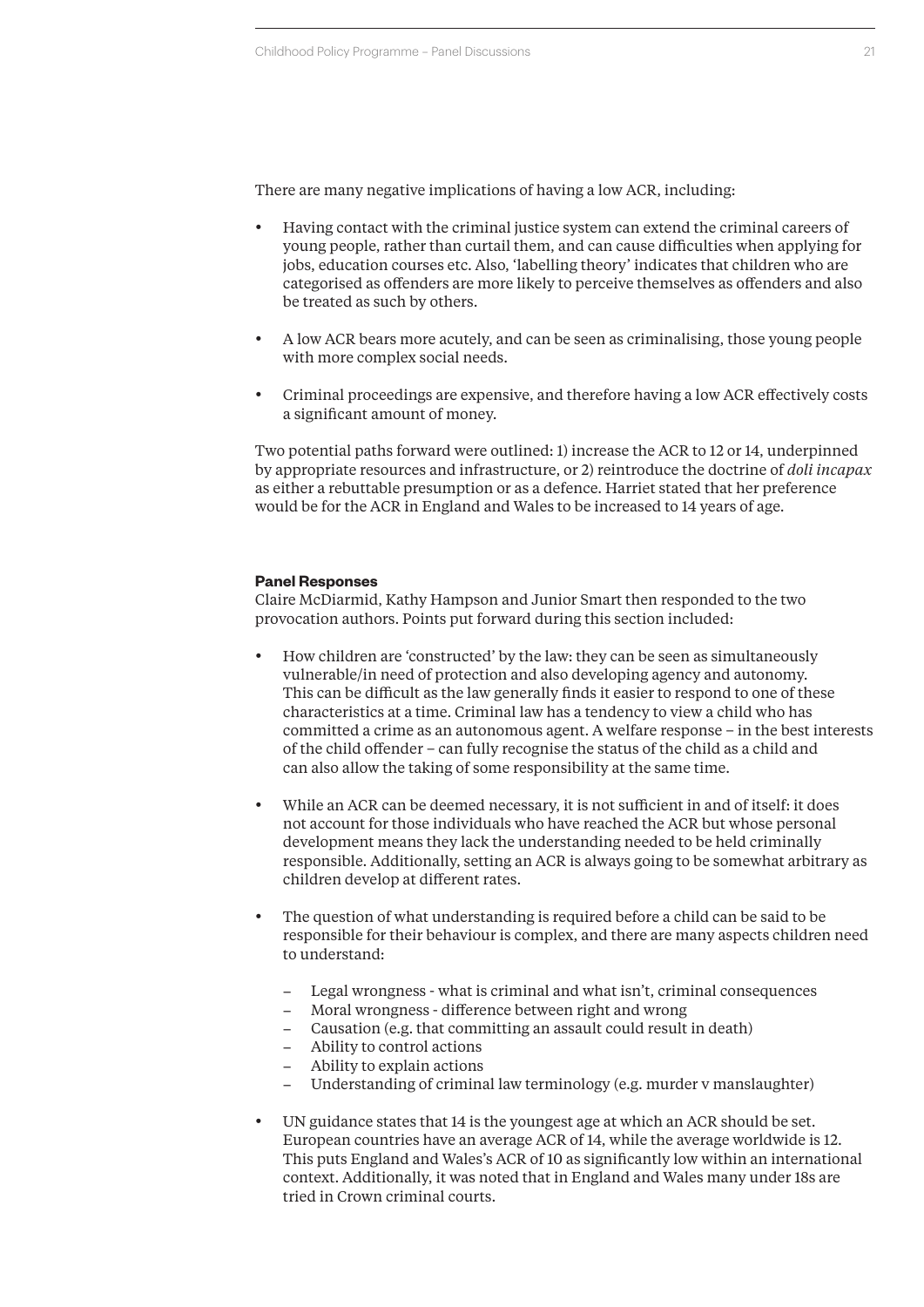- There can be an erosion of children's rights when they are accused of committing a crime, which should be guarded against. This is especially important as trauma and adversity are common factors for a lot of these children. Linked to this point, it was stated that it can be unhelpful to overly individualise why a child commits a crime, and instead it is important to keep societal factors and wider systems in mind as well.
- The question of whether a child or young person is fully capable of having a thorough understanding of a crime they have committed is always going to be complex, with many shades of grey. However, it was noted that the *doli incapax* argument can be seen as difficult to justify when applied to 16/17 year olds.
- Nearly 30 years on, the James Bulger case is still very influential, and can make policymakers wary of relaxing the treatment of young people accused of a crime in any way. The Bulger case also highlights the vulnerability of youth justice policy in relation to political pressures and populist understandings of a case.
- There is growing evidence in England and Wales that the current system is damaging children, and so there should be careful thought about pulling more and more children into it. The system tends to responsibilise children, and to treat them as adults with an adult's legal knowledge and understanding. In Wales, the Youth Justice Board is promoting 'child first' justice, but it is difficult, if not impossible, to deliver this within a system that has an ACR of 10.
- There is a strong link between child criminal exploitation in relation to county lines activity (which can groom and exploit children as young as 10), and school exclusions. Also, numeracy issues, literacy issues and mental health issues are prevalent amongst young people who come into contact with the justice system. As there are several 'red flags' there is the question of when an intervention could and should be made regarding these individuals.
- It is important to bear in mind how costly the prison system is (it costs more to put a young person in prison than it does to send them to private school). And crucially, prison often does not succeed in reforming and rehabilitating offenders, as demonstrated by the high repeat offending rate.
- The disproportionality of BAME groups in relation to the criminal justice system cannot be overlooked, and there are systemic elements that need to be reformed. However, this cannot happen on a short timescale and so it is imperative that we try to lessen the damage that those young people who are involved with the justice system experience, e.g. in terms of future employment prospects. Labelling young people as criminals is damaging and dangerous, and can lead individuals on a downward slope, and towards a 'revolving door' of repeat offending.
- Extremely high percentages of young offenders have experienced mental health issues, and/or have experienced multiple difficulties or vulnerabilities during their lives. It does these individuals a disservice to treat them 'just like anyone else', without considering the details of their particular situation, including any trauma they have experienced.